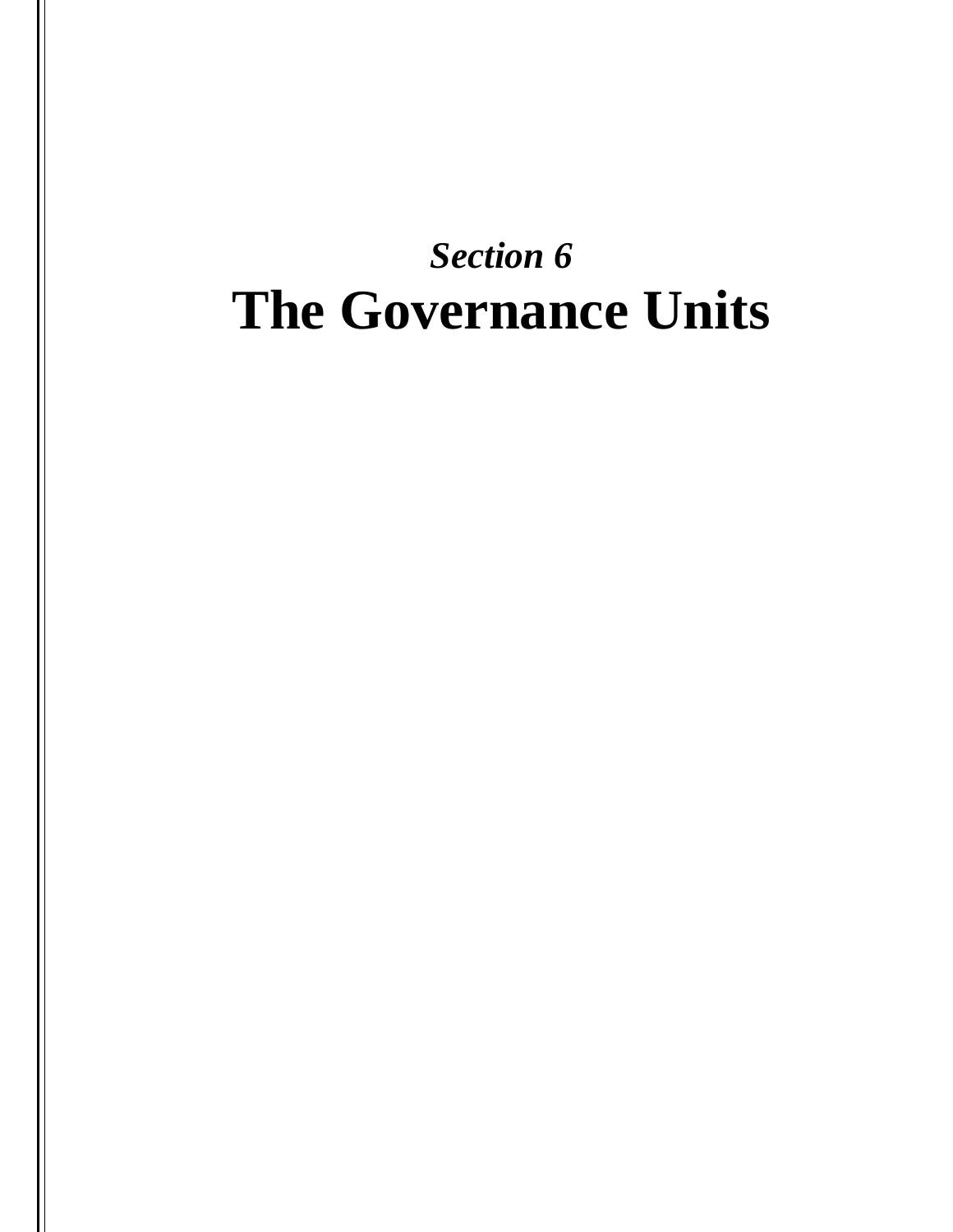

## **6.1 SUBJECT: UNIVERSITY GOVERNANCE SYSTEM**

| Date Adopted:<br>Revision Adopted: | October 24, 1981<br>November 15, 1986<br>November 14, 1992<br>December 6, 2002 |  |       |     |  |
|------------------------------------|--------------------------------------------------------------------------------|--|-------|-----|--|
| Reference:                         | Minute Book: 26                                                                |  | Page: | 103 |  |
| Reference:                         | Minute Book: 36                                                                |  | Page: | 23  |  |

The Board of Regents of Murray State University endorses the concept of shared authority and responsibility in the governance of the institution. A university is comprised of many persons with knowledge and skills in diverse fields. Each member of the University community can make a special contribution to the vigor and progress of Murray State. Shared authority and shared responsibility tap these resources for the good of the University. Pursuant to the concept of shared authority and responsibility, the Board of Regents of Murray State University by this document recognizes and sets forth the role of the Faculty Senate, Academic Council, Staff Congress, Student Government Association, and the University Standing Committees, in relationship to University governance.

Policies governing University governance bodies, whether characterized as the power to propose, formulate, review, determine or as otherwise stated, shall be considered as advisory in nature to the President of the University. In those cases where a component part of the governance structure is instructed herein to make recommendations to other individuals or groups, a copy of this recommendation shall be delivered to the President or to an appropriate Vice President as the President may direct.

#### **Purpose**

This policy establishes and/or clarifies the role of the Faculty Senate, Academic Council, Staff Congress, Student Government Association and the University Standing Committees in relationship to the University governance system of Murray State University. This policy is designed to bring the special talents and expertise of the various elements of the University Community to bear on policy matters of vital interest. University governance bodies shall be considered as being advisory in nature.

#### **Authority**

The Legislature of the state of Kentucky has vested the primary responsibility for the governance of Murray State University in the Board of Regents. The Board of Regents has, in turn, delegated to the President of the University the responsibility of ensuring that the affairs of the University are handled in a manner which is consistent with the policies of the University. This policy will serve the purpose of ensuring University-wide participation in the decision-making process on those matters which involve faculty, staff and student responsibility and interest.

The component parts of the governance structure addressed herein (Faculty Senate, Academic Council, Staff Congress, Student Government Association, and University Standing Committees) may make recommendations to the President of the University on those matters wherein they are empowered to act unless otherwise directed by the president.

#### **Amendment and Review**

Periodically, no less than every three years and no more than every year, the governance system, or any part thereof, shall be formally reviewed by the Faculty Senate, the Student Senate, the Staff Congress, and the University vice presidents. Following the review, amendments or corrections may be recommended to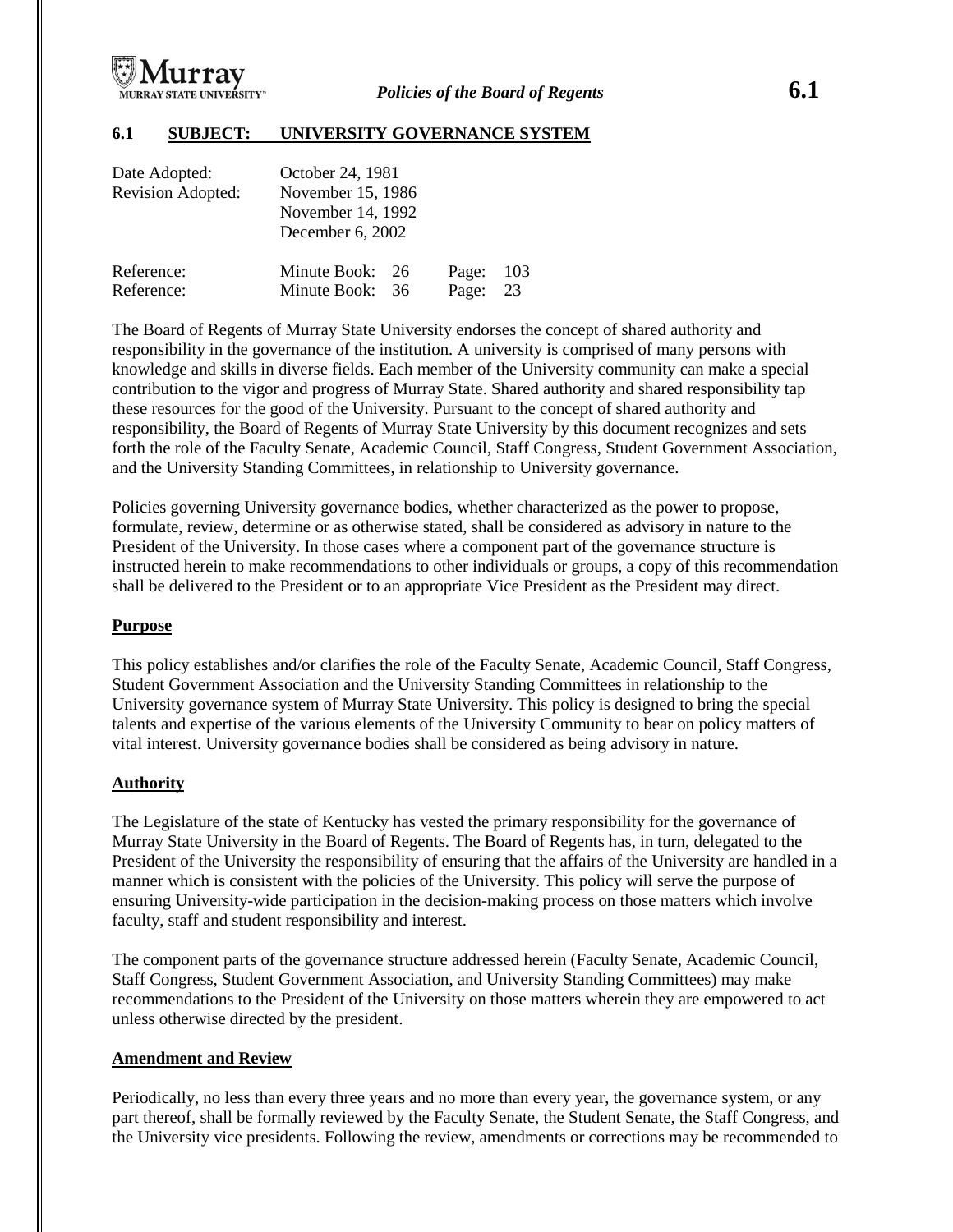

the President of the University. This provision shall not preclude the Board of Regents from making changes in the governance system at any time; nor does it preclude ad hoc recommendations to the President by any individual or group.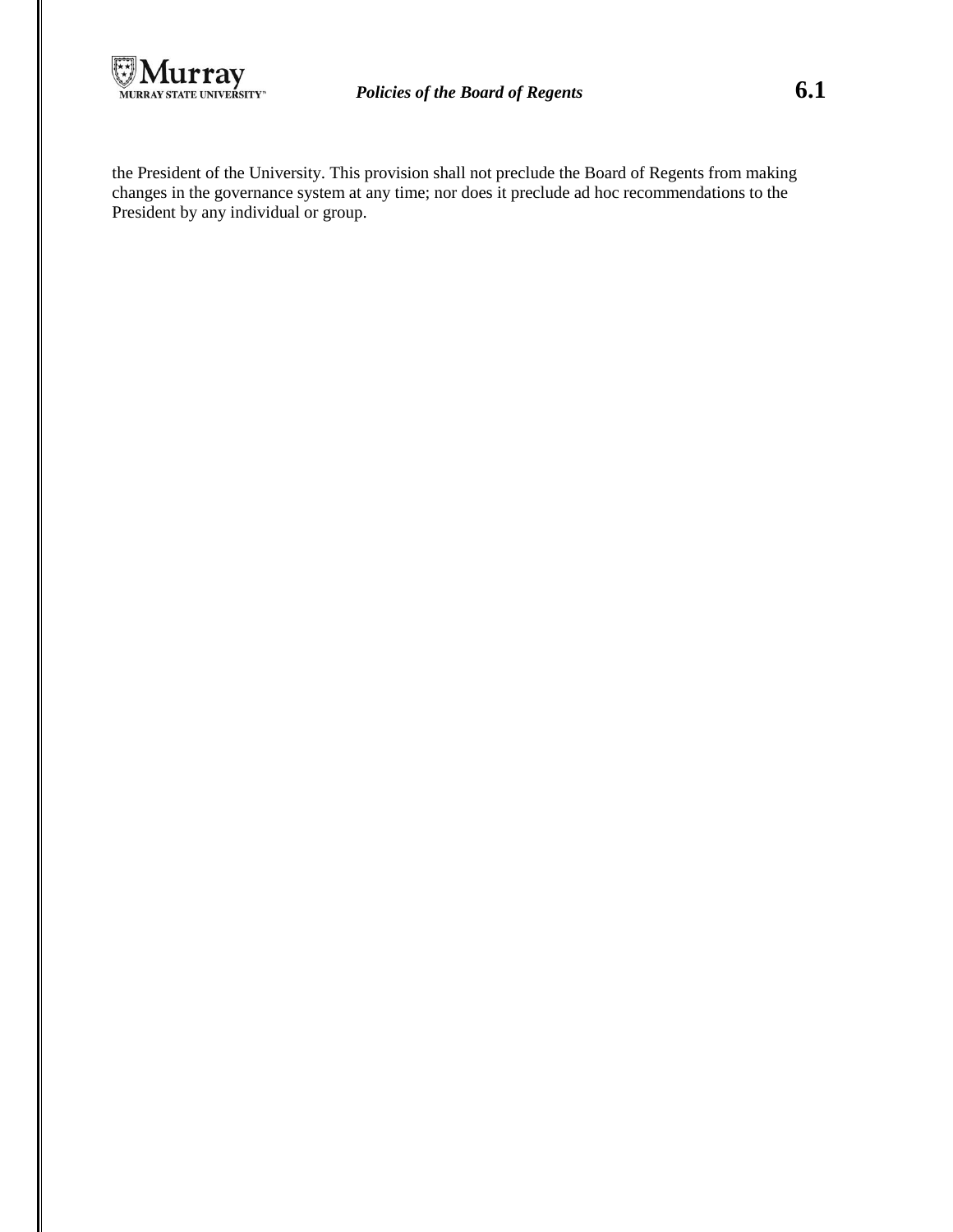

## **6.2 SUBJECT: THE FACULTY SENATE**

| Date Adopted:      | October 24, 1981  |
|--------------------|-------------------|
| Revisions Adopted: | November 15, 1986 |
|                    | November 14, 1992 |
|                    | May 3, 1995       |
|                    |                   |

Reference: N/A

The Faculty Senate is empowered by the Board of Regents to act for the University faculty, with delegated authority to advise the President as to the formulation and/or review of policies regarding the educational functions of the university. The Faculty Senate is not precluded from making recommendations to the University Academic Council.

The composition of the Faculty Senate shall be in accordance with its constitution.

The Faculty Senate may:

- 1. Initiate and/or review policies relating to University academic matters and make recommendations to the University Academic Council. A copy of this recommendation shall simultaneously be delivered to the President and the Provost;
- 2. Initiate and/or review policies relating to the rights and responsibilities of faculty members incident to their employment by the University. Any recommendation pursuant to this provision shall be made to the President and the Provost;
- 3. Initiate and/or review changes and additions to the Faculty Handbook. Any recommendation pursuant to this provision shall be made to the President and the Provost;
- 4. Receive, when deemed appropriate by the president, any alteration of a proposal acted upon by the Faculty Senate prior to its transmission to the Board of Regents; and
- 5. Act as the official channel of faculty opinion on all matters which have a bearing on academic excellence.

The Faculty Senate will formulate its own rules and procedures consistent with its constitution, the policies of the University and the laws of the Commonwealth. All meetings of the Faculty Senate shall be open and the Faculty Senate may request the opinion of any individual or group concerning any matter before the Senate provided that any individual or group may decline to give an opinion if to do so would constitute a conflict of interest, or preempt orderly administrative procedures. Members of standing committees shall be selected in accordance with the Bylaws of the Faculty Senate.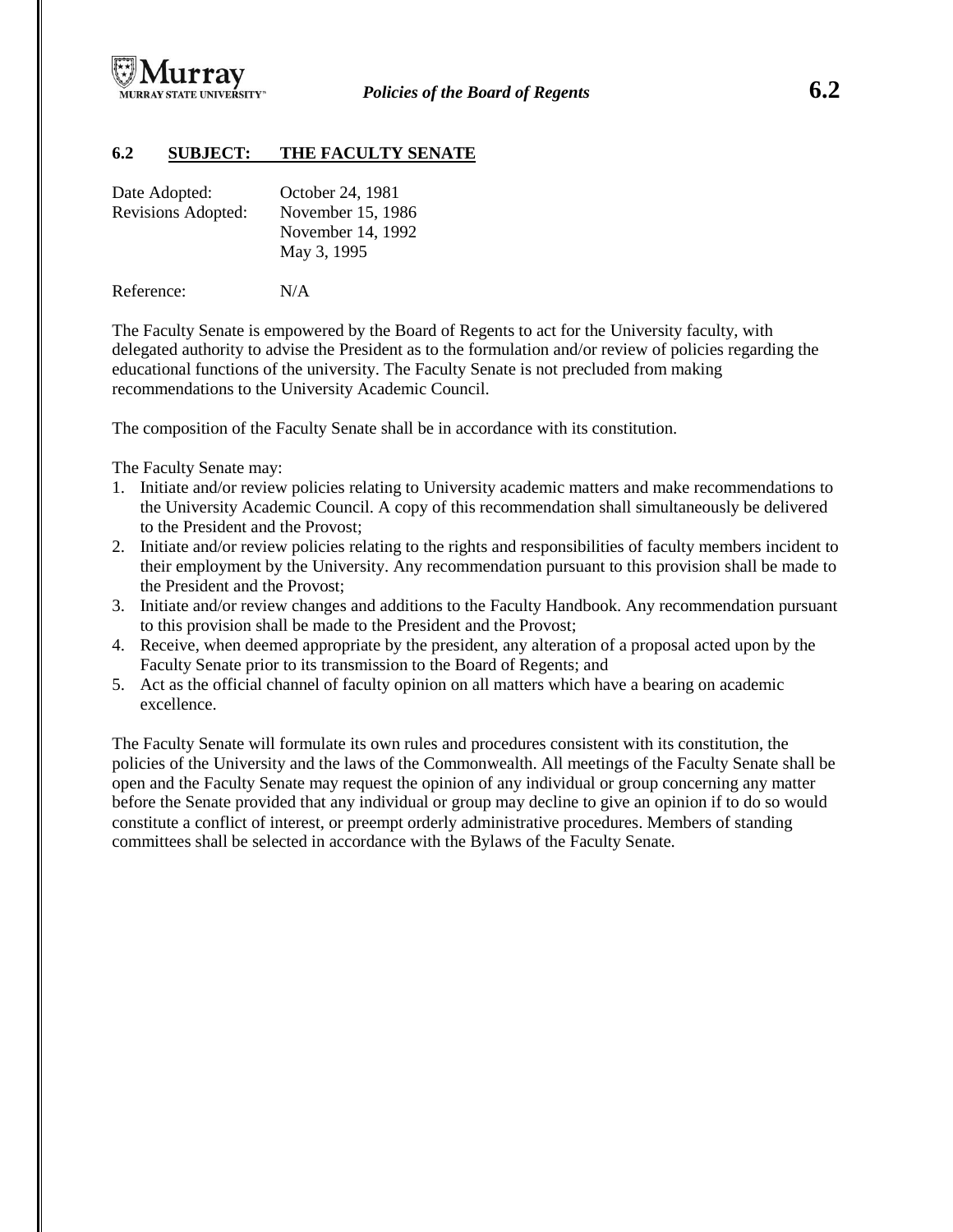

# **6.3 SUBJECT: UNIVERSITY ACADEMIC COUNCIL**

| Date Approved:      | October 24, 1981                                    |
|---------------------|-----------------------------------------------------|
| Revisions Approved: | November 15, 1986; November 14, 1991; June 30, 1999 |
| Reference:          | N/A                                                 |

The University Academic Council is an agency created to assist the faculty and the administration in the discharge of their responsibility for academic programs. All matters relating to academic programs may be considered by the Academic Council, whether such matters are brought to that body by the President, other administrative officials, the Faculty Senate, and/or Student Senate. The University Academic Council may make recommendations to the President of the University on all programs, policies, and other academic matters formulated, reviewed, or considered unless otherwise directed by the President.

The University Academic Council may make recommendations to the Board of Regents through the President of the University in cases where the Board's approval is required. In cases where the Board of Regents' approval is not required, the University Academic Council's actions and/or recommendations shall be transmitted to the President.

The University Academic Council shall consist of:

- 1. Two faculty members elected by each college faculty and the library faculty (for staggered three-year terms);
- 2. The academic deans; the Dean of Admission, and the Dean of continuing education;
- 3. Six faculty members, not more than two of whom may be from any one college or the library, selected by the Faculty Senate in accordance with the Bylaws;
- 4. A student member from each college selected by the Student Senate in accordance with its Bylaws; two graduate students selected in accordance with the Bylaws of the Academic Council; and
- 5. The Provost who shall serve as chair.

Members of the standing committees shall be selected in accordance with the Bylaws of the Academic Council subject to the provision that the Graduate Studies Committee be selected from members of the graduate faculty and in addition shall include the same two graduate students selected in accordance with 4. above who shall be voting members of the Graduate Studies Committee.

The University Academic Council may:

- 1. Formulate and/or review all University academic policies;
- 2. Formulate and/or review all University policies concerning the University libraries, the computer center, and other segments of the University which serve to support academic programs;
- 3. Formulate and/or review University and program admission requirements;
- 4. Formulate and/or review new degree programs and all major changes in existing programs;
- 5. Review proposals for academic reorganization; and
- 6. Consider all other academic matters as requested by the Faculty Senate, the Student Senate, and the academic officers of the University. A copy of any report or recommendation shall be simultaneously delivered to the President of the University.

The Academic Council will formulate its own rules and procedures consistent with the policies of the University and the laws of the Commonwealth. All meetings of the Academic Council shall be open and the Academic Council may request the opinion of any individual or group concerning any matter before the Council provided that any individual or group may decline to give an opinion if to do so would constitute a conflict of interest, or preempt orderly administrative procedures.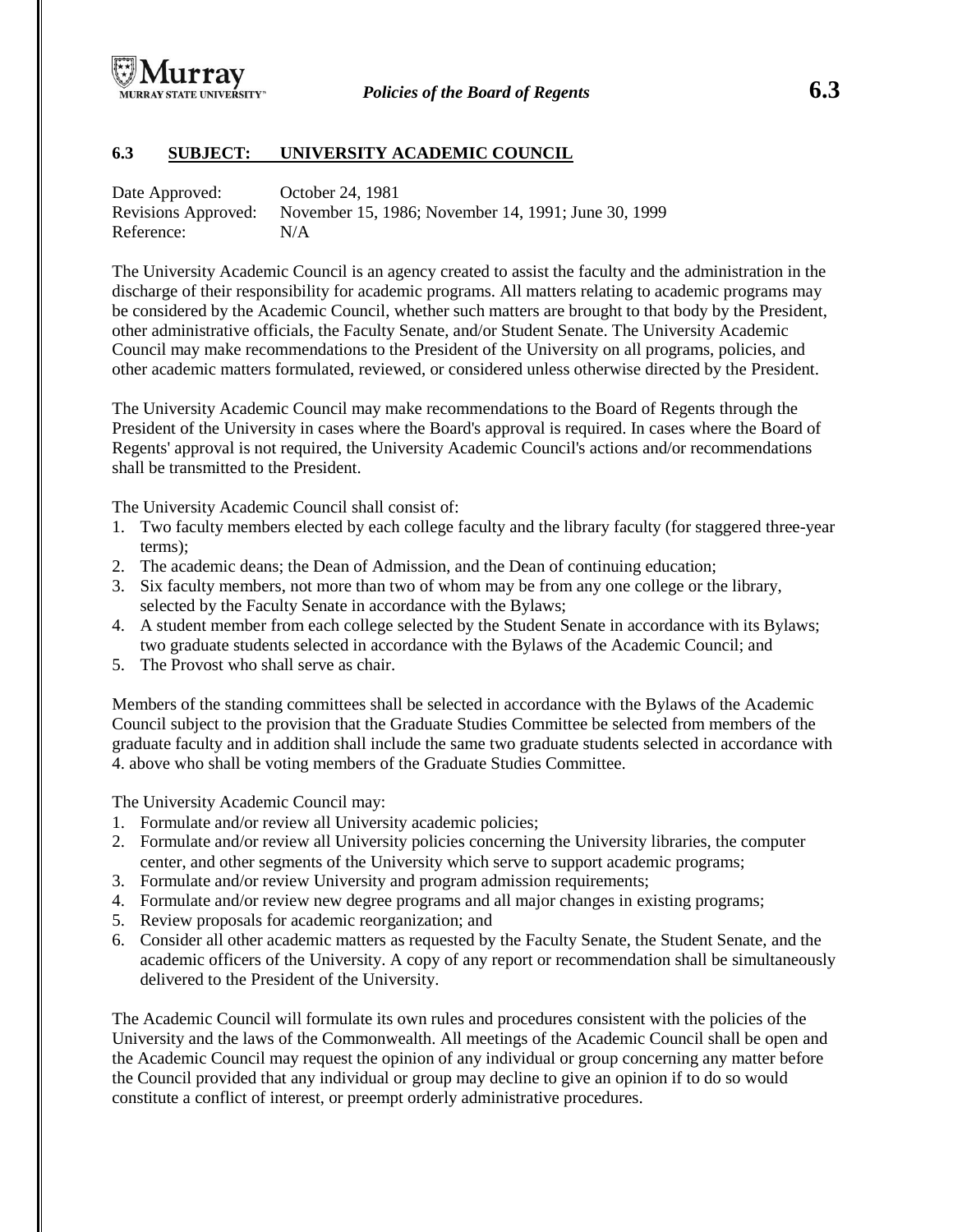

# **6.4 SUBJECT: STAFF CONGRESS**

The Staff Congress is authorized by the Board of Regents to act for the University staff, with delegated authority to advise the President in matters involving the formulation and/or review of policies regarding staff concerns.

The Staff Congress shall consist of a maximum of 30 representatives:

- 1. Each category has six representatives, with two being elected annually from each of the following employment categories, as defined by Human Resources;
	- a. Group A Secretarial/Clerical
	- b. Group B General
	- c. Group C Facilities Management
	- d. Group D Executive/Managerial/Professional;
	- e. Group  $E At$ -Large
	- f. Two of the six at-large staff representatives will be elected, annually, except in a year when a Breathitt Veterinary Center representative is elected; at that time one at-large representative is elected; and
	- g. One staff representative from the Breathitt Veterinary Center is elected every third year.

All regular staff employees who have one or more years continuous employment, as of the date of the election, with Murray State University are eligible to run, in one constituency, for election to the Staff Congress.

Each Staff Congress representative will serve a three-year term. Terms of office are staggered so that one third are elected each year, as determined by the Credentials and Elections Committee. Terms of office begin with the regularly scheduled July meeting each year.

The Staff Congress may:

- 1. Study and determine responsibly those policies and objectives that the Staff Congress feels will best fulfill the needs. concerns, and interests of the staff;
- 2. Promote better cooperation among the administration, faculty, students and staff;
- 3. Make recommendations to the University administration and the Staff Regent, and to the Board of Regents on matters affecting staff;
- 4. Create a stronger bond within the staff by providing a means to solicit and express opinions; and
- 5. Act as the official channel of staff opinion on all matters of staff concern.

The Staff Congress will formulate its own rules and procedures consistent with its Constitution and Bylaws, the policies of the University and the laws of the Commonwealth. All meetings of the Staff Congress shall be open and the Staff Congress may request the opinion of any individual or group concerning any matter before the Congress provided that any individual or group may decline to give an opinion if to do so would constitute a conflict of interest, or preempt orderly administrative procedures. Members of standing committees shall be selected in accordance with the Bylaws of the Staff Congress.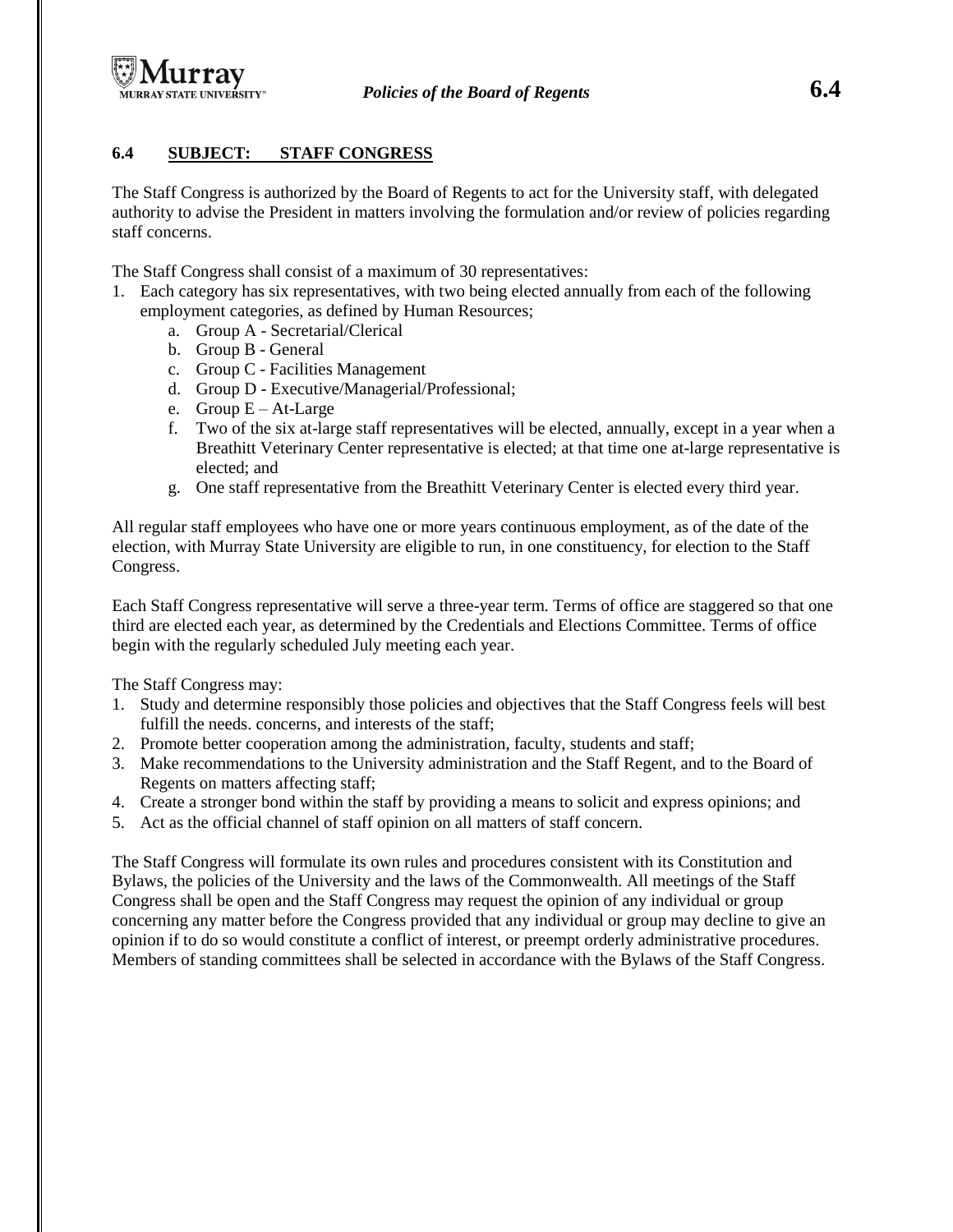# **6.5 SUBJECT: STUDENT GOVERNMENT ASSOCIATION**

The officially organized body governing all students and student organizations at Murray State University shall be the Student Government Association. The Student Government Association shall be composed of the Student Senate, the Judicial Board, the Campus Activities Board, Residential College Association and any other boards as agencies created in accordance with the Bylaws.

The Student Senate shall be the governing body of the Student Government Association and shall have the power to pass resolutions, bills, rules, and regulations necessary for the general welfare of the University and to implement and maintain any programs consistent with Student Government Association purposes. Provided, however, that nothing contained herein shall be construed as giving to the Student Senate the power to alter or supersede state law, University policies, or administrative rules and regulations.

The Student Senate shall consist of:

- 1. Three elected Senators from each academic college of the University and the School of Agriculture, two freshman Senators, eight Senators elected at large and two Senators from each Residential College who, with the members of the Executive Council shall have the right to vote;
- 2. Two faculty advisors; and
- 3. One administrative advisor.

Any full time student or part-time student (paying the part-time student activity fee and enrolled in seven to 11 hours for undergraduates or five to eight hours for graduate students) at Murray State University shall have the privilege of seeking office in any branch of the Student Government Association. Part-time students are not eligible to run for or hold any of the top four executive offices. In order to be a member of the Student Senate one must maintain at least a 2.0 cumulative point standing during the term of office. The freshman Senators shall at the time of election be in their first or second semester at Murray State.

The Student Senate may:

- 1. Promote the welfare, growth, and development of student life in an environment of academic excellence;
- 2. Represent the students in those phases of administrative effort in which student participation has been approved and which are not otherwise specifically addressed by law, Board policy, or administrative rules and regulations; and
- 3. Provide a means of promoting cooperative efforts for the general welfare of the University community.

The Student Senate will formulate its own rules and procedures consistent with the policies of the University and the laws of the Commonwealth. All meetings of the Student Senate shall be open and the Student Government Association may request the opinion of any individual or group concerning any matter before the Senate provided that any individual or group may decline to give an opinion if to do so would constitute a conflict of interest, or preempt orderly administrative procedures. Members of standing committees shall be selected in accordance with the Constitution and Bylaws of the Student Senate.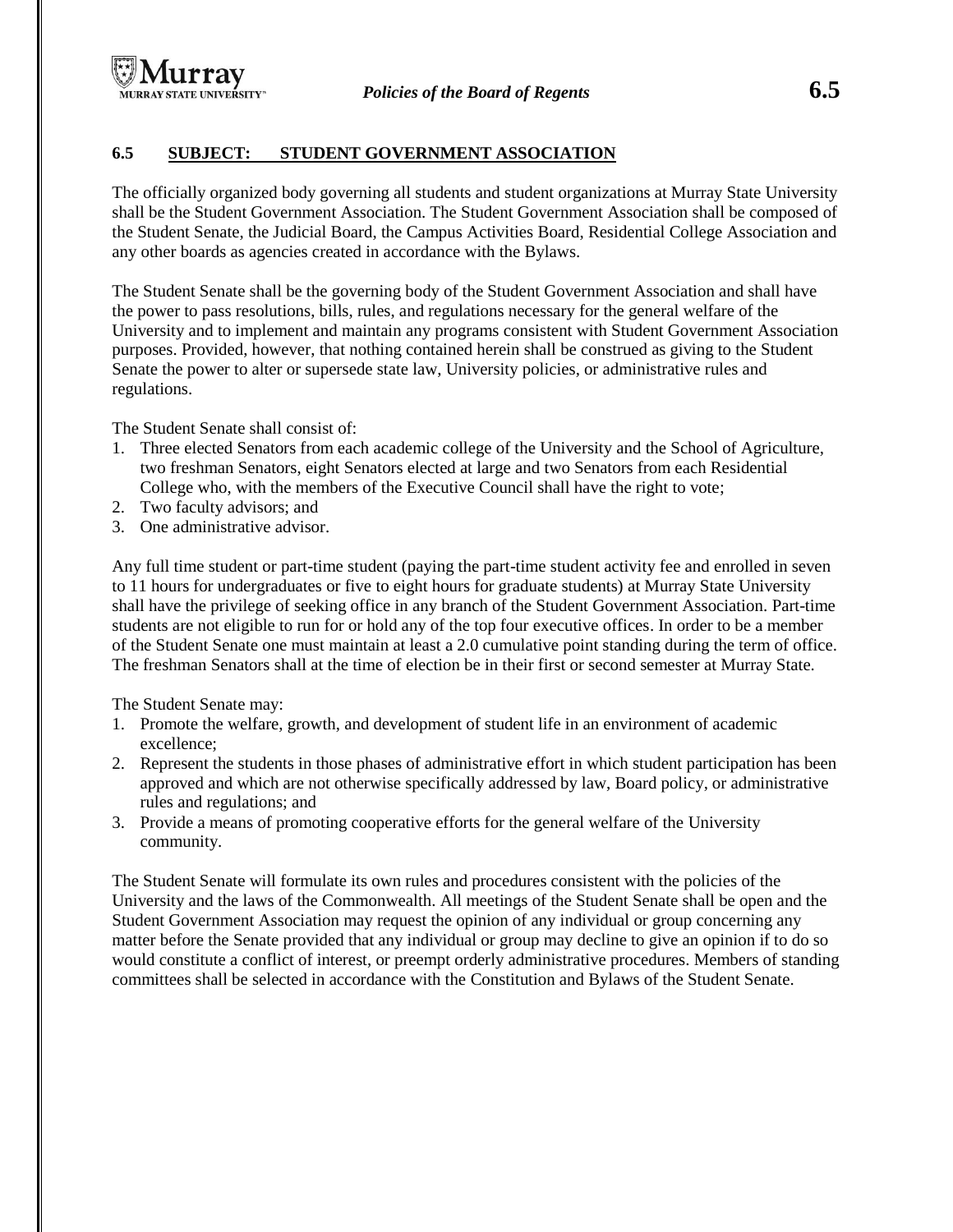

## **6.6 SUBJECT: UNIVERSITY STANDING COMMITTEE SYSTEM**

Date Approved: October 24, 1981 Revisions Approved: November 15, 1986; November 14, 1992; December 10, 1999; March 11, 2003; December 10, 2010; August 26, 2011; March 2, 2012; June 10, 2016; December 3, 2021.

The President's Office shall keep and maintain a current list of all standing committees and other university-wide committees. At a minimum, the list shall contain the name, special instructions, purpose and membership of each committee.

Elections to standing committees shall be held prior to May 1 of each year. Faculty and staff representatives to a committee, unless otherwise specified, shall be elected for three-year terms, beginning July 1, with the exception of the University Tenure Committee whose members begin their terms October 1. The terms of the elected faculty and staff representatives to each committee shall be staggered so that one third of each group is elected each year.

The election of faculty representatives shall be conducted by the Faculty Senate. Vacancies in elective positions shall be filled by appointment unless another provision has been made by the electorate for that position. The appointment shall be by the Dean for an academic college/school representative; the Dean of Libraries for a library representative; the Provost/Vice President for Academic Affairs for a representative normally selected by the whole faculty; and the President of the Faculty Senate, the Staff Congress, or the Student Government Association for representatives selected by those bodies.

When student membership is specified for a committee, those student members shall be elected by the Student Government Association for one year terms from May 1 to May 1 on the basis of submitted applications.

Ex officio members of the committees, unless otherwise specified, shall not have voting privileges.

The Vice President of the Faculty Senate and the Vice President of the Staff Congress shall ensure that these standing committees are convened for an organizational meeting not later than September 15 of each year unless otherwise specified. Each committee shall choose its own chair from its membership, exclusive of ex-officio members. The chair has full voting privileges.

Each committee shall have the authority to form sub-committees for the purposes contained in the charge to that committee and to invite other members of the University community to meet with the committee.

All committee meetings shall be open except for executive sessions.

Each committee shall keep minutes of each meeting and shall transcribe and maintain those minutes.

## *University Standing Committees*

## **Academic Appeals Board**

Submits decisions, policies, and/or recommendations to the Provost/Vice President for Academic Affairs as indicated below.

#### Purpose:

1. To adjudicate appeals from students or faculty members relating to decisions made by administrators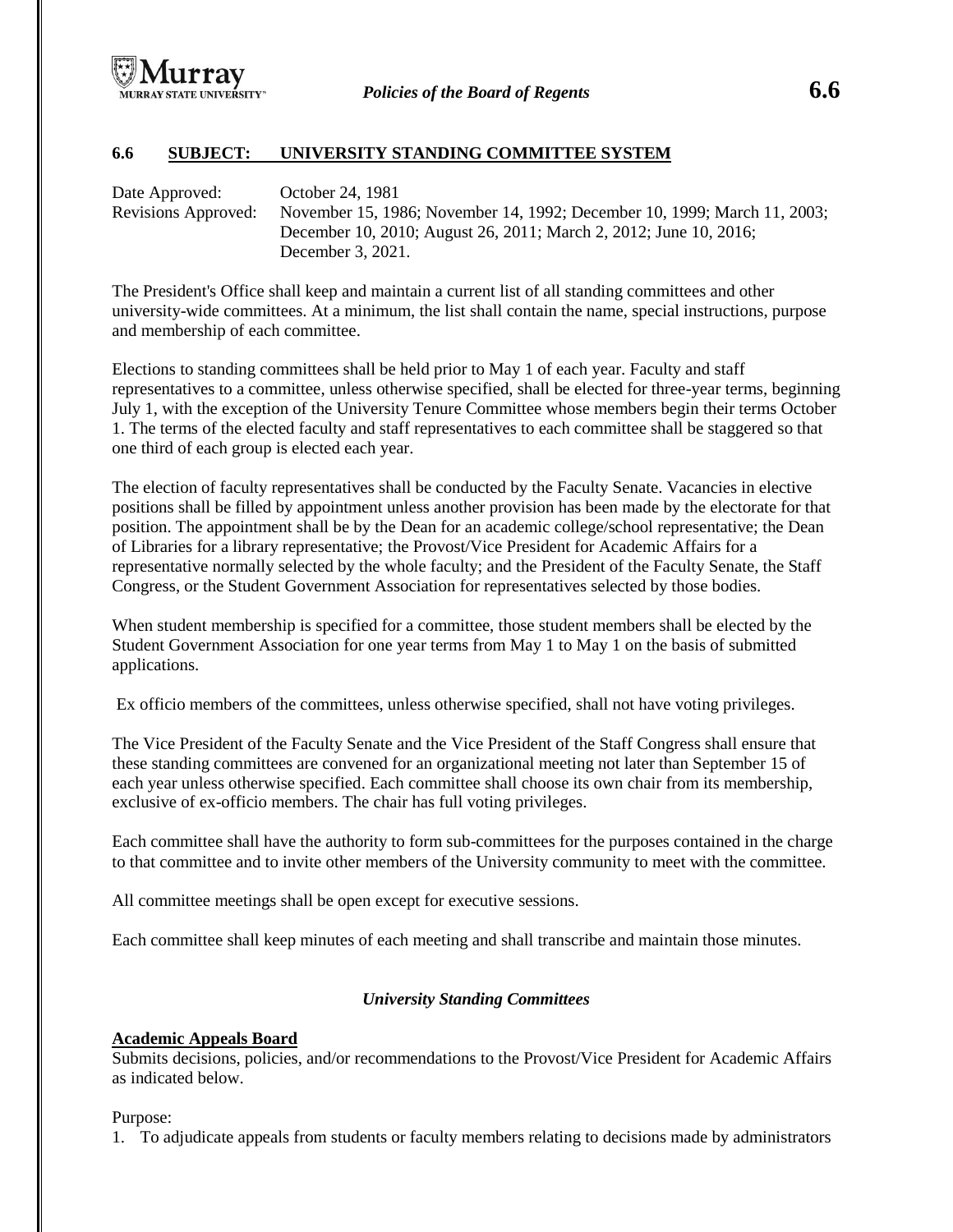and/or faculty members on admissions, grades, credits toward graduation and academic dishonesty Such appeals should occur only after all collegiate appeals procedures have been followed.

- 2. To adjudicate appeals from students relating to decisions by administrators on suspension or expulsion for academic reasons; and
- 3. To make recommendations to the University Academic Council relating to recurring curriculum problems which are not specifically dealt with in current policy and which may prevent some students from being graduated within appropriate time limits as determine by the committee.

Membership:

- 1. One faculty member elected from each academic college/school;
- 2. Two student members; and
- 3. Ex-officio the Registrar who shall serve as secretary and be non-voting in adjudications

# **Affirmative Action Committee**

Submits recommendations to the President.

## Purpose:

Represents a cross section of the University community with the following goals:

- 1. To serve as a sounding board for individuals or groups with concerns that fall within the interests protected by equal opportunity/affirmative action law or policies of the University;
- 2. To review and survey those aspects of University life which involve affirmative action or equal opportunity;
- 3. To ensure that the University will comply with the Higher Education Guidelines for Executive Order 11246 (or succeeding relevant guidelines) as published by the Department of Education;
- 4. to evaluate and monitor existing affirmative action goals and timetables;
- 5. To survey and investigate past discrimination resulting from overt acts or from unconscious systematic exclusion of minorities and women;
- 6. To recommend to the President new policies and procedures which will aid the University in meeting its affirmative action or equal opportunity responsibilities; and
- 7. To serve as Affirmative Action Compliance Officers on search committees organized to fill vacant and/or new positions on which they may serve.

Membership:

- 1. Three members of the faculty,
- 2. Three members of the staff;
- 3. Two students;
- 4. One representative of Public Safety; and
- 5. The Executive Director of Institutional Diversity, Equity and Access (IDEA).

Members of this committee are appointed by the President from lists provided by the Faculty Senate, Staff Congress, Student Government Association, and the Director of Public Safety. Faculty, staff and Public Safety representatives serve staggered three-year terms. Student members serve one-year renewable terms. Meetings of the committee will be called by the President or the Executive Director of Institutional Diversity, Equity and Access (IDEA).

# **Committee for Institutional Studies and Research (CISR)**

Submits decisions and recommendations to the Provost/Vice President for Academic Affairs.

Purpose:

1. To evaluate faculty research proposals and determine allocations of institutionally sponsored research funds; and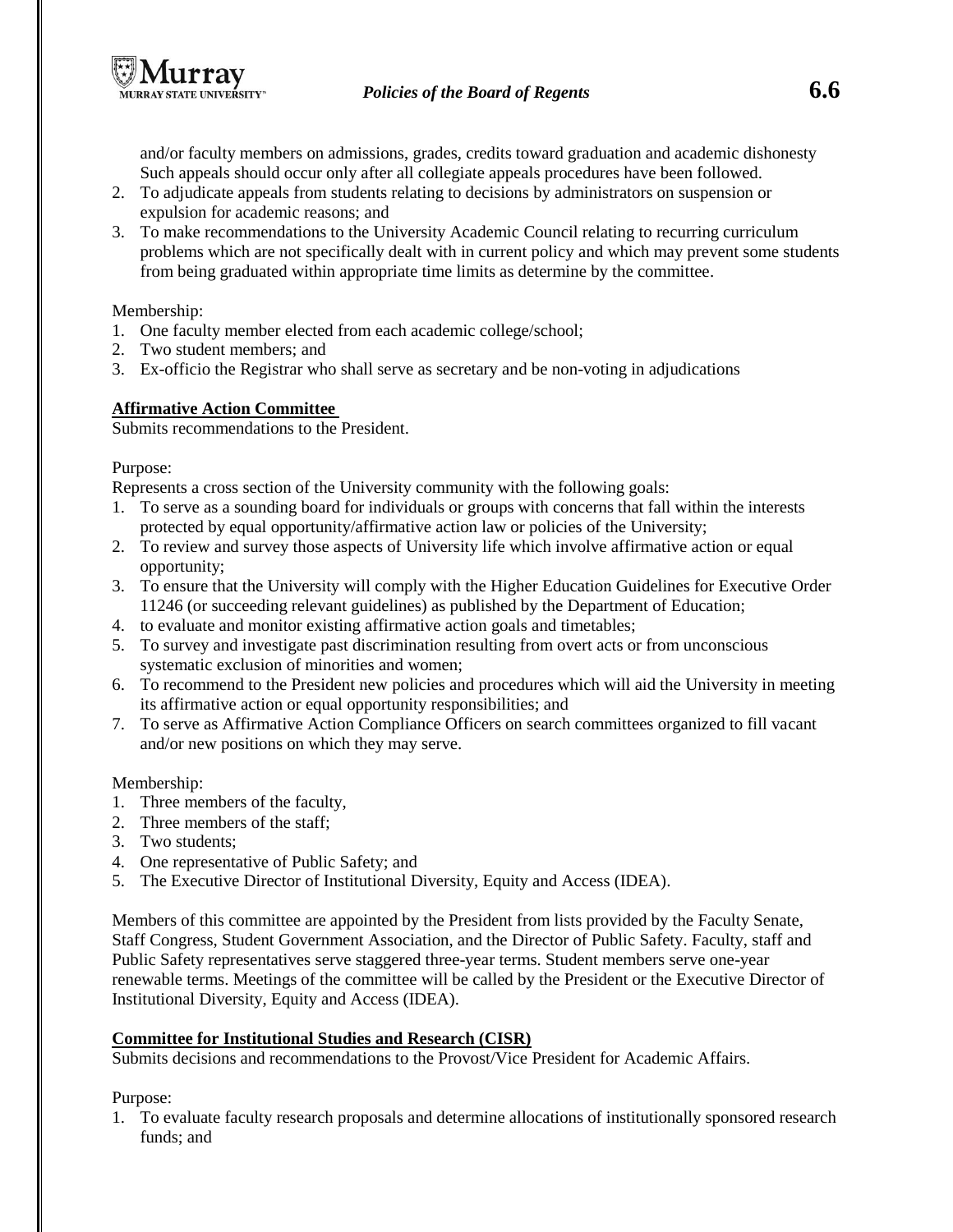

2. To make recommendations for the development of the university research and institutional studies programs.

## Membership:

- 1. Two faculty members representing separate disciplines, appointed by the Dean of each academic college;
- 2. One faculty member appointed by the Dean of each school; and
- 3. Ex-officio, Associate Provost for Graduate Education and Research.

## **Faculty and Staff Insurance and Benefits Committee**

Submits recommendations to the Vice President for Finance and Administrative Services

## Purpose:

To evaluate and make recommendations concerning group health and life insurance and other benefits for faculty and staff

## Membership:

- 1. One faculty member selected by the Faculty Senate from each academic college/school and the library;
- 2. An equal number of members selected by the Staff Congress; and
- 3. Ex-officio the Director of Human Resources and the Director of Procurement Services.

# **Promotion and Leave Committee**

Submits recommendations and decisions to the Provost/Vice President for Academic Affairs or as indicated.

Purpose:

- 1. To evaluate and make recommendations on faculty applications for promotion, sabbatical leaves, and leaves without pay;
- 2. To establish procedures for promotion application and recommendations; and
- 3. To make recommendations to the Faculty Senate concerning policies on promotion, sabbatical leaves, and leaves without pay.

## Membership:

- 1. One faculty member, holding the rank of full Professor, elected from each academic college/school and the library to a three-year term (if a college/school or the library does not have three full Professors, then an Associate Professor shall be eligible for election);
- 2. The Academic Deans ; and
- 3. Ex-officio the Provost and Vice President for Academic Affairs.

## **University Appeals Board**

Purpose: Any party may appeal a decision of the University Judicial Board to the University Appeals Board. Appeal to the University Appeals Board is automatic when the University Judicial Board has imposed the sanctions of disciplinary suspension or expulsion.

## Membership:

The University Appeals Board shall be comprised of nine members – six faculty members and three students. Two faculty members shall be named by the Board of Regents each year to serve three-year terms, and three students shall be named by the Board of Regents each year for one -year terms.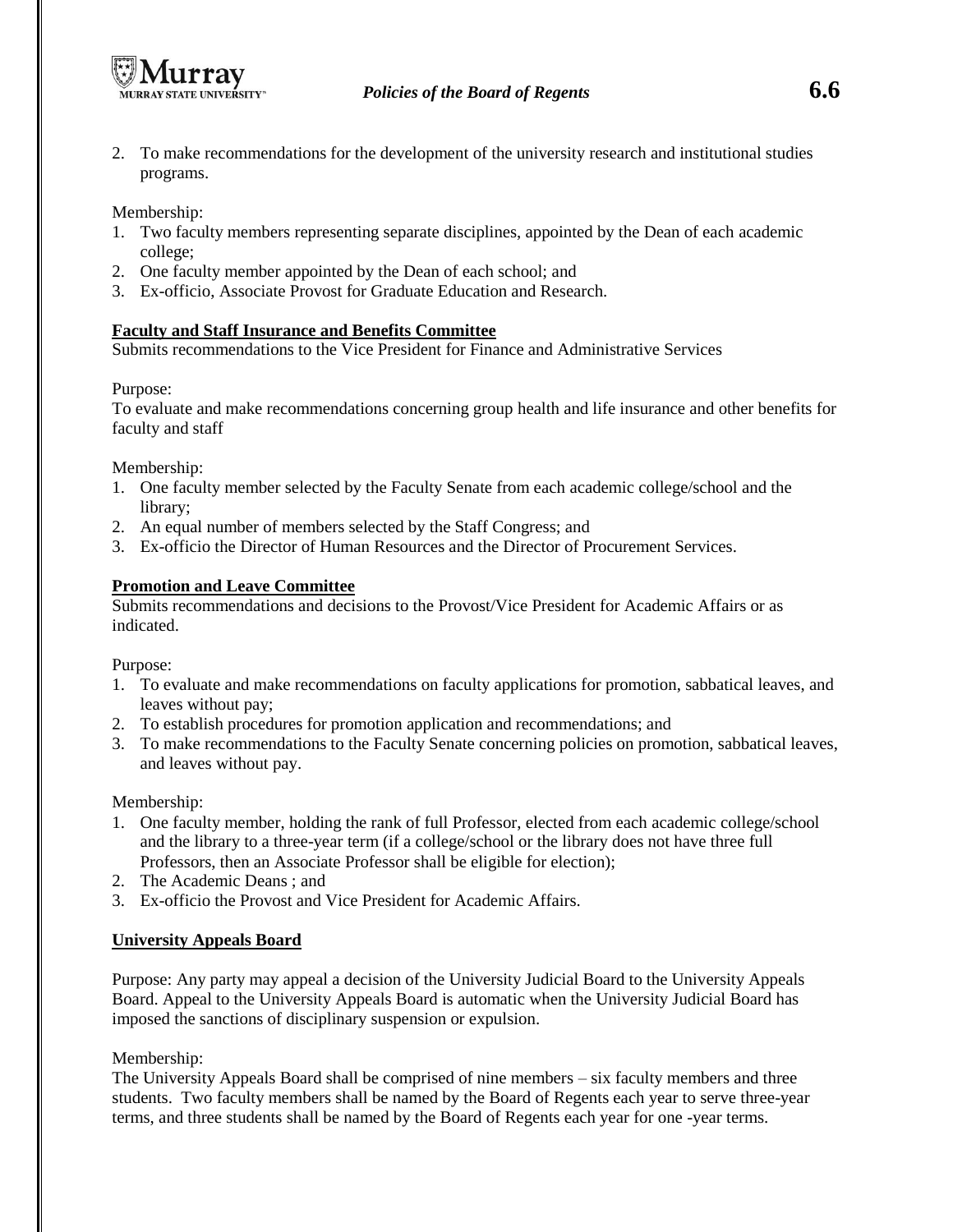A quorum of the appeals board shall be any five members present and voting. The appeals board shall elect its own chairperson.

The Office of Student Affairs, with the approval of the President, is responsible for establishing and publishing the procedures for the University Appeals Board and its scope of review.

# **University Assessment Committee**

Submits recommendations to the President and the Provost and Vice President for Academic Affairs.

Purpose: The University Assessment Committee (UAC) works collaboratively to evaluate and provide feedback about university assessment plans and supports, ensuring that the University engages in best practices for institutional effectiveness. Through their educational efforts with faculty and staff, the UAC builds a culture of assessment at Murray State University. The UAC will work to:

- 1. Align institutional assessment procedures and policies with University and unit missions, best practices and SACSCOC standards;
- 2. Evaluate and provide feedback for assessment plans and reports for all reporting campus units; and
- 3. Educate MSU campus about the importance of assessment by providing workshops and individualized training; and Fostering a University culture that values assessment.

Membership: Members are appointed by the Provost and Vice President for Academic Affairs and are a representative group of faculty and staff supportive of assessment and continuous improvement of all campus units.

# **University Judicial Board**

Purpose:

- 1. To hear disciplinary cases involving students in which suspension or expulsion might result and in those disciplinary cases passed on to it by the Office of Student Affairs or the Office of Academic Affairs.
- 2. To act as an appellate body for review of informal administrative proceedings of the Office of Student Affairs.
- 3. The University Judicial Board shall be considered the representative committee of designated faculty, staff, and students with the power to suspend or expel students for disciplinary violations in accordance with KRS 164.370.

# Membership:

The University Judicial Board shall be composed of three members of the Student Judicial Board, three faculty members and one administrative staff member. A hearing officer will conduct the hearing only to ensure proper procedures are followed. The three representatives from the Student Judicial Board shall be chosen by a random drawing for each hearing by the chairman of the Student Judicial Board. The three faculty members shall be elected by the faculty as a whole for staggered three-year terms. One administrative staff member shall be appointed by the President of the University for a one-year term. A quorum of the board shall consist of any five members present and voting. The University Judicial Board shall elect its own chairperson.

The University Judicial Board shall have original jurisdiction in all cases in which suspension or expulsion might eventually result, and in those cases passed on to it by the Office of Student Affairs or the Office of Academic Affairs. The University Judicial Board shall have appellate jurisdiction from the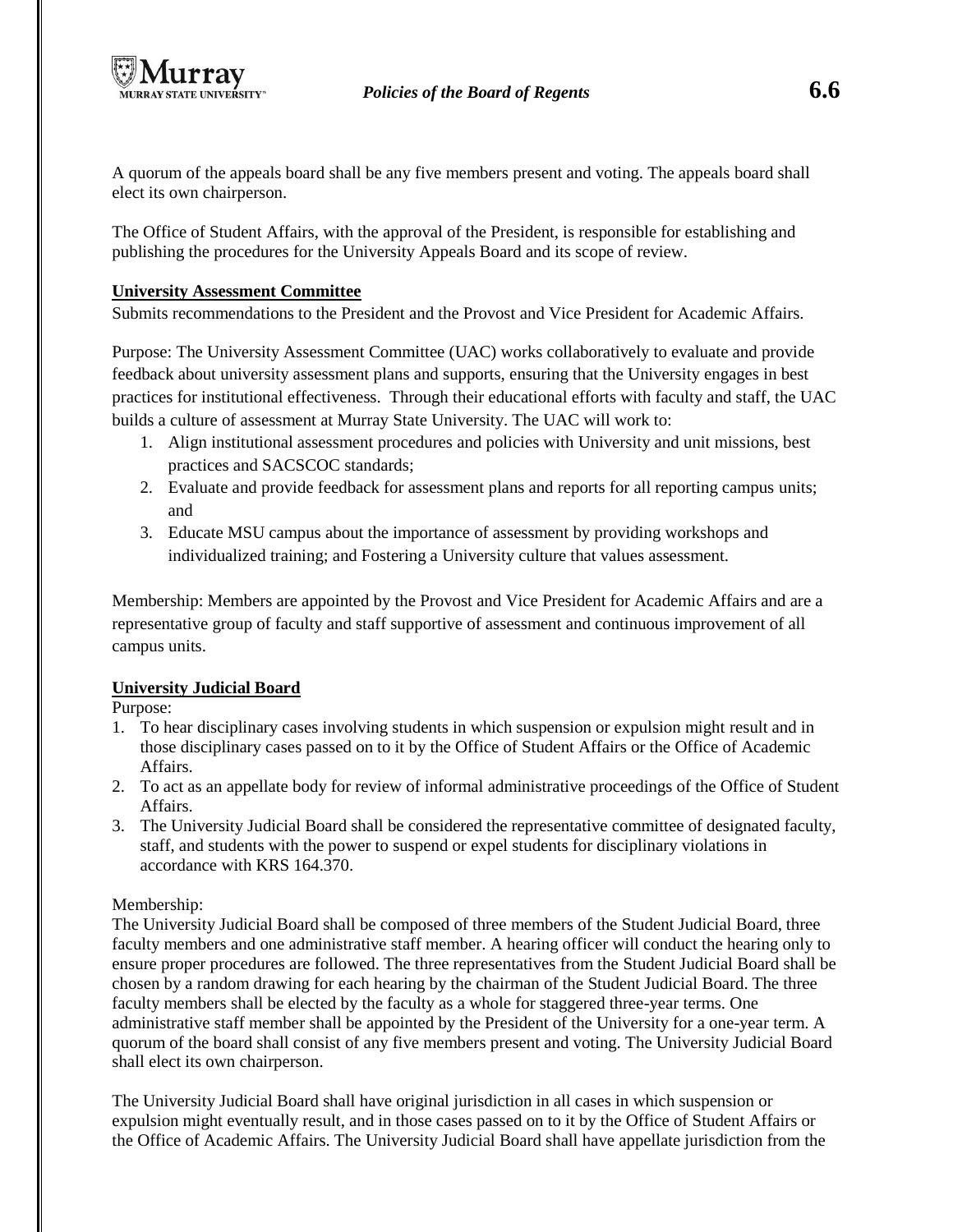

informal administrative hearings of the Office of Student Affairs. The University Judicial Board shall have the authority either to find in favor of a student against whom allegations are made or to impose one or more of the following sanctions:

- Referral to alternative services, such as counseling This sanction may be accompanied by other sanctions.
- Warning Written notification that the student's actions are unacceptable and that a continuation or repetition of such action will result in more severe disciplinary action.
- Loss of Privileges Denial of participation in specified activities, removal from a living group, denial of use of specified facilities, or other loss of privileges consistent with the offense committed. This sanction may be accompanied by other sanctions.
- Probation A definite period of observation and review of conduct not to exceed twelve months' duration. Violations of university regulations during a probationary period may result in action leading to suspension or expulsion.
- Restitution Reimbursement by transfer of money or services to the university or to a member of the university community in an amount not to exceed the damage or loss incurred. Restitution may be accompanied by other sanctions.
- Self-Improvement and Educational Programs A program of self development or educational development to assist students in realizing the significance of their behavior.
- Suspension Exclusion from the university for a definite period of time and/or exclusion until specified conditions set out by the University Judicial Board are met. The effective commencement date of such exclusion shall be specified by the University Judicial Board.
- Expulsion Permanent termination of student status and permanent exclusion from the campus. The effective commencement date of such expulsion shall be specified by the University Judicial Board.

The Office of Student Affairs, with the approval of the President, is responsible for establishing and publishing the procedures for the University Judicial Board.

# **University Studies Committee**

Submits recommendations to the Provost and Vice President for Academic Affairs.

Purpose:

- 1. Monitor the content of the University Studies courses to assure compliance with the educational goals of the university;
- 2. Review all course proposals and guidelines designed for University Studies and make appropriate recommendation to the Undergraduate Studies Committee of the Academic Council; recommend, as appropriate, the addition and deletion of courses from University Studies;
- 3. Design or adopt assessment instruments to measure the effectiveness of the University Studies Program;
- 4. Sponsor faculty development seminars for individuals assigned to teach in the University Studies Program;
- 5. Institute strategies that encourage faculty collegiality and appreciation for all programs among faculty, staff, and students; and
- 6. Conduct a general review of the structure of the University Studies Program every six to ten years.

Membership:

- 1. One faculty member appointed by the Dean of each academic college/school
- 2. One faculty member appointed by the Dean of University Libraries; and
- 3. One faculty member from each academic college appointed by the Provost and Vice President for Academic Affairs from a list of candidates provided by the academic college.
- 4. The Director of the University Studies Program serves as chair.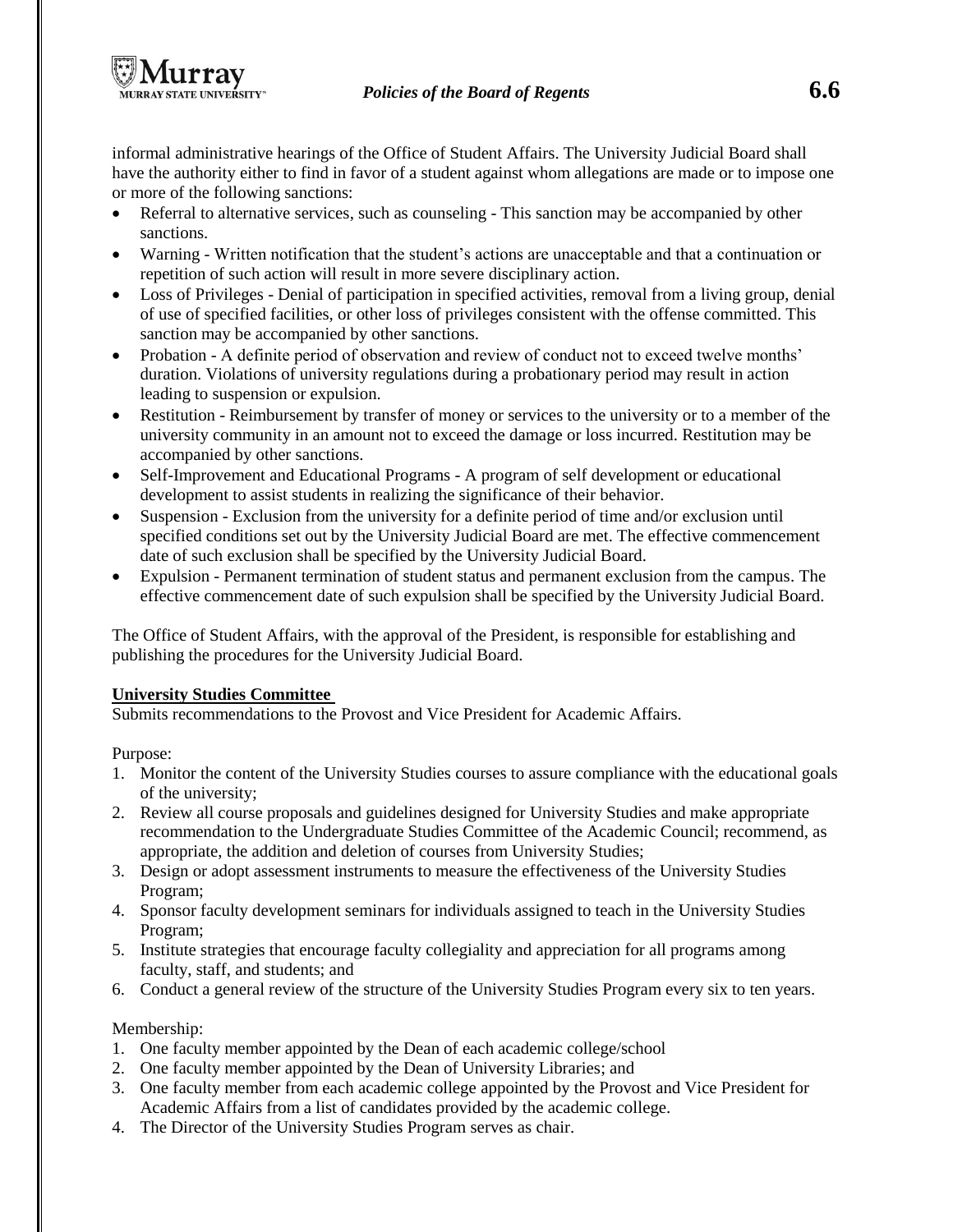

# **University Tenure Committee**

(This committee is established by the Tenure Policy as adopted by the Board of Regents August 7, 1975, and amended February 21, 1976, and September 6, 1980.)

Submits recommendations to the President or as indicated.

Purpose: (For further detail see the Tenure Policy)

- 1. To review tenure recommendations to ensure that the tenure policy, procedures and administrative guidelines have been observed uniformly throughout the University;
- 2. To consider appeals and make recommendations to the President
- 3. To write an annual report to the President of the University concerning areas of the University in which policy. procedures, or guidelines have not been followed;
- 4. To advise the Provost and Vice President for Academic Affairs, at his/her request, of the University Tenure Committee's interpretation of the Appointment and Tenure Policies in any instance where various interpretations may arise; and
- 5. To notify the Faculty Senate concerning recurring problems within the Tenure Policy, procedure and guidelines.

## Membership:

One tenured faculty member elected from each academic college/school and the University Libraries. Staggered terms are for three years, beginning October 1. Should circumstances prevent a member of the University Tenure Committee from serving for a hearing or other official duty, a replacement shall be elected by the college/school or library tenure committee.

# *University Advisory Committees*

## **Campus Safety Committee**

Addresses campus safety issues, concerns, needs and makes recommendations to the President.

## Purpose:

- 1. To review campus security and recommend appropriate policies.
- 2. To formulate parking policy.
- 3. To adjudicate faculty and staff parking violation appeals, either by committee or subcommittee.
- 4. To make recommendations concerning buildings and grounds.
- 5. To evaluate and make recommendations concerning the visual impact of the campus.

## Membership:

Appointees of the Vice President for Student Affairs.

## **Commencement Committee**

Submits recommendations to the Provost.

## Purpose:

- 1. To be responsible for commencement ceremonies; and,
- 2. To review nominations and recommend individuals for honorary degrees to the Provost who submits recommendation for final approval to the President.

## Membership:

One faculty member per academic college/school selected by the Dean, and in a non-voting capacity, the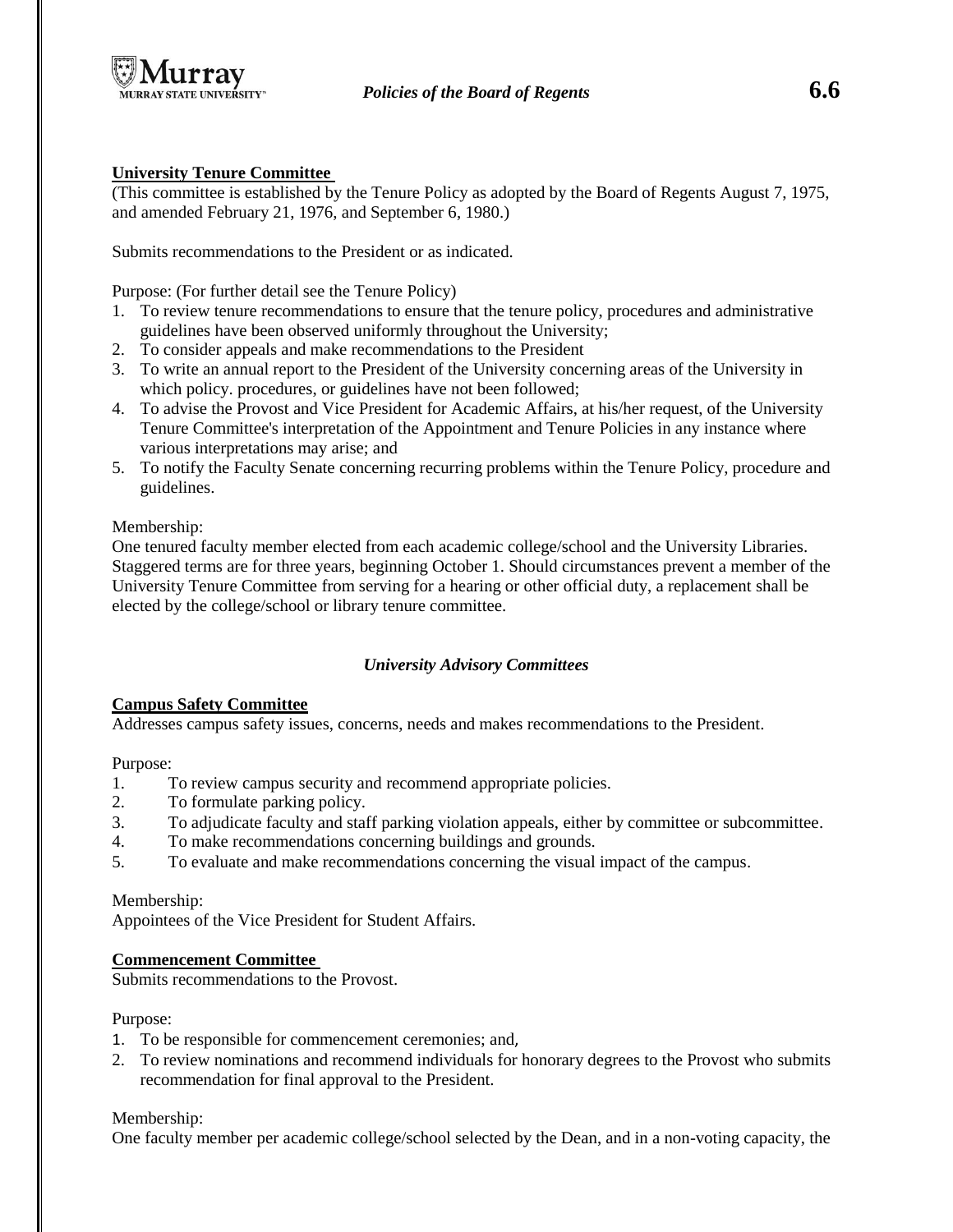

## **Council for Faculty Development**

Submits recommendations to the Provost.

Purpose:

- 1. To serve as a forum for broad-based discussions;
- 2. To help provide direction, establish overall goals, and set priorities for faculty development initiatives; and
- 3. To advise the Center for Teaching, Learning and Technology.

Membership:

- 1. One faculty member from each academic college/school and University Libraries appointed by the Provost from nominations by the Deans;
- 2. the Faculty Senate representative;
- 3. Director of Center for Teaching, Learning and Technology;
- 4. Director of Office of Sponsored Programs;
- 5. CISR Chair;
- 6. Director of Undergraduate Research and Scholarly Activities;
- 7. Director of the Institute for International Studies;
- 8. KATE director; and
- 9. Associate Provost for Graduate education and Research(Chair).

## **Honors Program Committee**

Submits recommendations to the Provost.

Purpose:

Screens, interviews and selects the scholarship applicants who qualify to attend the Academic Excellence recognition events; recommends guidelines for Honors Program members, including course offerings and faculty.

Membership:

- 1. One faculty member from each academic college/school and the University Libraries selected by the Provost upon recommendation of the Director of the Honors Program;
- 2. Honors Program Student Council President; and
- 3. Director of the Honors Program, non-voting.

## **Information Technology Advisory Committee (ITAC)**

Submits information technology recommendations to the Provost and the Vice Presidents for their review and recommendation to the President. Policy and procedures that impact academics should be referred to the University Academic Council for review and recommendation in accordance with Faculty Handbook Section 1.4.3.

Purpose:

- 1. Recommend information technology policy, standards and procedures;
- 2. To study and recommend information technologies vital to the discovery, collection and communication of knowledge; and
- 3. To recommend technologies essential to the increased productivity required in the administration of higher education.
- 4. Foster collaboration, transparency and effective communications on University-wide technology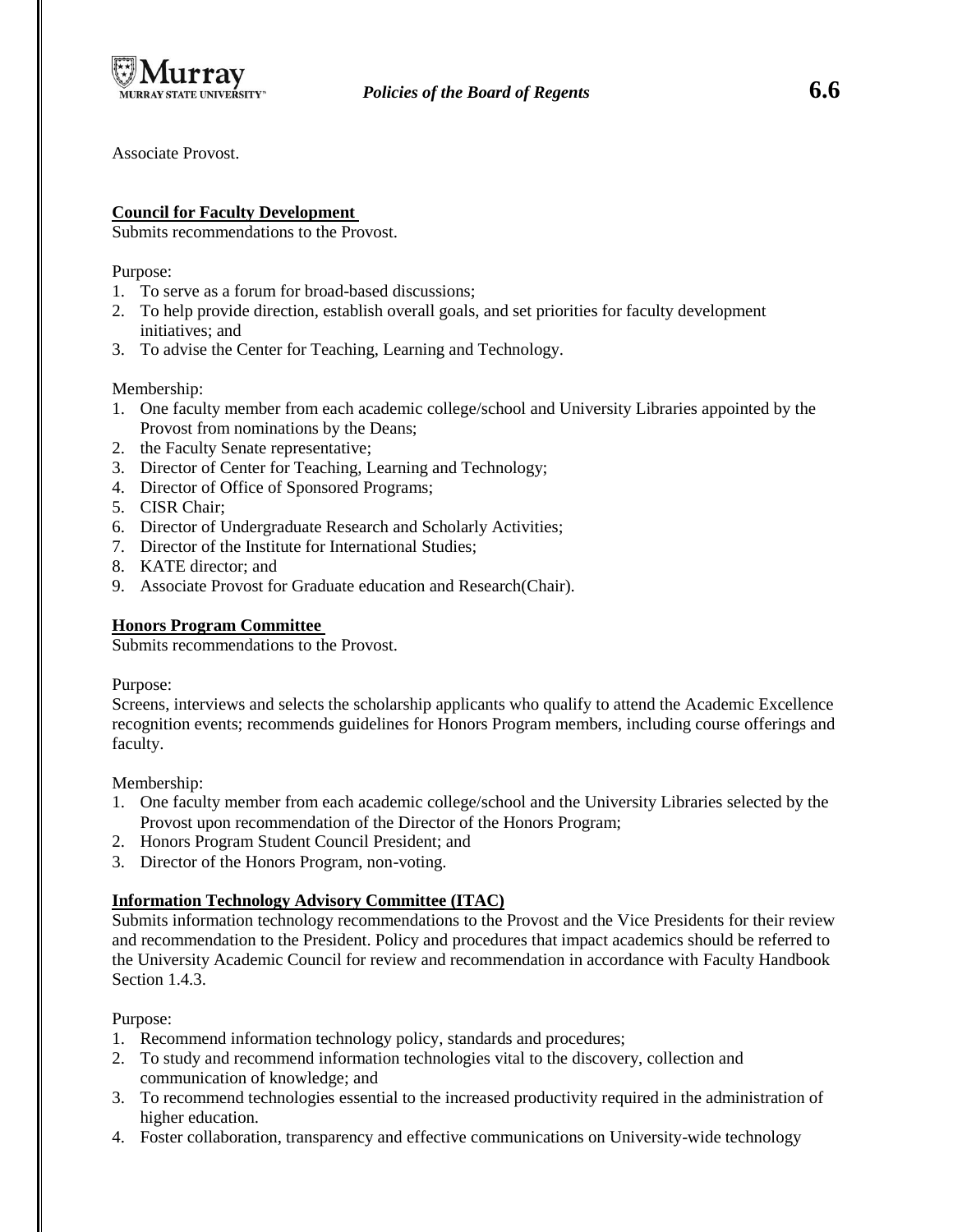

related issues and

5. Recommend University-wide technology priorities and plans alighted with Murray State University's Strategic Plan and budget.

Membership (20 total members):

- 1. The University's Chief Information Officer, who serves as chair;
- 2. One faculty member from each academic college/school and the University Libraries, appointed by the respective Dean (seven total);
- 3. One representative from Regional Academic Outreach and one from Faculty Development Center (two total);
- 4. The Associate Chief Information Officer;
- 5. One administrator appointed by each Vice President and one from Enrollment Management (five total); and
- 6. One student member appointed by SGA and
- 7. Up to three "at large" representatives from either inside or outside Murray State University appointed by the Chief Information Officer.

## **International Studies Advisory Committee (ISAC)**

The advisory body for international education at Murray State University. Submits international education policy recommendations to the Director of the Institute for International Studies, the Provost, and President. Organizes and manages faculty and professional staff participation in international education activities.

## Purpose:

To function as an advisory body to the Director of the Institute for International Studies, the Provost, and President on international education policies and activities on campus, as well as the policies and procedures of the Institute, including English as a Second Language and other special programs; international student enrollment, recruiting, admissions, retention, support services and scholarships; grants and other external funding in support of internationalization; international curricula, including foreign language and culture; student exchanges, study abroad, internships and scholarships; faculty development; and institutional international relationships and agreements.

## Membership:

The Director of the Institute for International Studies (IIS), the lIS Associate Director for Education Abroad, the IIS Associate Director for International Enrollment, the IIS Associate Director for International Student Services, the liS Associate Director/Director of the English as a Second Language (ESL) Program, the Director of the English Support Program, and the Director of the Marvin D. Mills Multicultural Center. One representative from the Offices ofthe President and each Vice President, international recruitment, the faculty of each academic college/school, the University Libraries, the Faculty Senate, Staff Congress, Student Government Association, International Student Organization, Office of Student Disability Services, Office of Enrollment Management; and ex-officio: Board of Regents' Academic Affairs Committee Chair, the Faculty Regent, representatives of Murray State study abroad consortia, representatives of units offering international degrees, and the Dean of Continuing Education and Academic Outreach. The ISAC Chair will be appointed by the Provost.

## **MSU Institutional Animal Care and Use Committee**

Submits recommendations to the Provost.

## Purpose:

1. To review for ethical acceptability all research proposals for federally funded grants dealing with the use of animal subjects.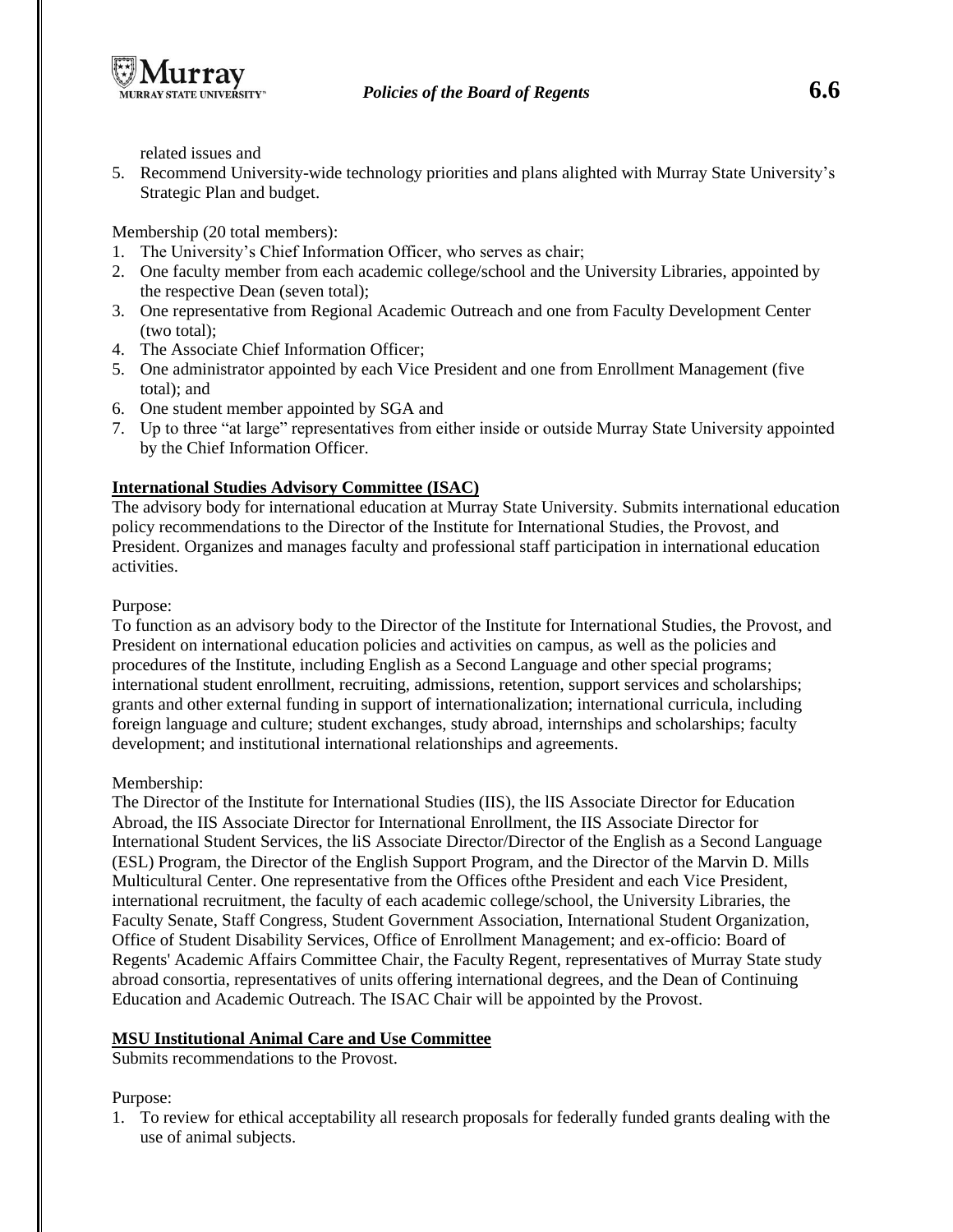

2. To advise individuals in the academic community regarding the ethical acceptability of proposed research utilizing animal subjects.

## Membership:

At least five members are appointed for indefinite terms by the Provost.

#### **MSU Institutional Review Board**

Reports to the Provost.

Purpose:

- 1. To review for ethical acceptability all research activities dealing with the use of human subjects as defined by Department of Health and Human Services (DHHS);
- 2. To advise individuals in the academic community regarding the ethical acceptability of proposed research utilizing human subjects.

#### Membership:

Seven members are appointed for staggered, three-year terms by the Provost. Membership is determined in accordance with Federal DHHS regulations.

#### **Research Policy Committee**

Submits recommendations to the Provost.

#### Purpose:

A faculty advisory committee to the Provost on research, scholarship and creative activities of the MSU faculty. Submits recommendations to the Provost on University policies to strengthen the research environment on campus.

#### Membership:

- 1. One faculty member from each academic college/school and University Libraries selected by the Provost;
- 2. One Sigma Xi faculty member, Director of Sponsored Programs, Director of Undergraduate Research and Scholarly Activities (URSA).

#### **Residency Review Committee**

Submits decisions to the Registrar.

Purpose:

Hears appeals of residency rulings made by the Registrar and

#### Membership:

- 1. Three faculty members appointed by the Provost;
- 2. Two staff members appointed by the President;
- 3. One student appointed by the President; and
- 4. Bursar, who serves as Chair.

## **Undergraduate Admission Appeals Committee**

Submits decisions and/or recommendations to the Director of Admission Services for appropriate action.

Purpose:

3. To review admission appeals made by domestic undergraduate new freshman and new transfer students who have been denied admission to MSU by the Director of Admission Services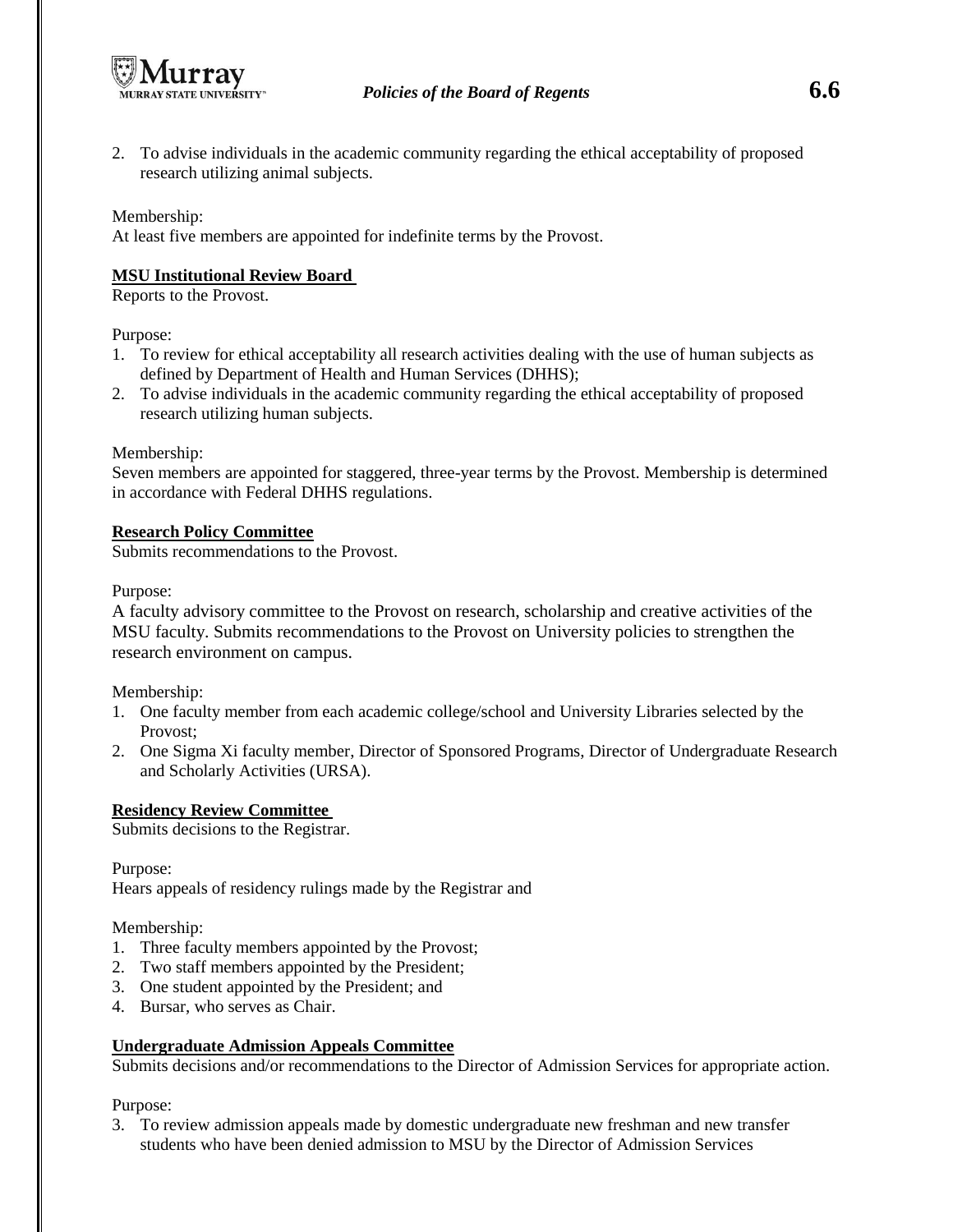

- 4. Meet monthly and render a decision on each student's appeal and, if an admission is granted, stipulate any conditions/restrictions.
- 5. A minimum of three votes is required to determine decision. Decisions of the Admission Appeals Committee are final.

Membership:

Three faculty members appointed by the Provost, one student member appointed by the SGA Executive Board, Director of the Murray State University Community College, and ex-officio, the Executive Director of Enrollment Management, chair.

## **Undergraduate Research and Scholarly Activities Advisory Board**

Submits recommendations to the Director of Undergraduate Research and Scholarly Activities.

Purpose:

Advise and oversee the programs of the Office of Undergraduate Research and Scholarly Activities,

Membership:

- 1. Two faculty from each academic college/school;
- 2. One representative from the University Libraries.

## **University Committee on Naming of Facilities, Programs and Activities**

Submits recommendations to the President.

#### Purpose:

Receives nominations for naming university buildings, rooms, sites, programs or other facilities or areas. Nominations approved by the committee shall be forwarded to the President for consideration and possible recommendation to the Board of Regents, who will make the final determination of the matter.

#### Membership:

One representative each recommended by the Faculty Senate, the Staff Congress, the Student Government Association, and the MSU Alumni Association. These members shall be nominated by their respective organizations and appointed by the President for a term of one year;

One or more of the following, as deemed appropriate by the President:

- 1. The Provost/Vice President for Academic Affairs, (or designated representative)
- 2. The Vice President for Student Affairs, (or designated representative)
- 3. The Vice President for Institutional Advancement (or designated representative) will serve as exofficio as Chairman of the Committee and be responsible for forwarding the recommendation of the Committee to the President
- 4. Associate Vice President for Institutional Advancement
- 5. Vice President for Finance and Administrative Services.

## **University Intercollegiate Athletic Council**

Submits decisions, policies, and/or recommendations to the President.

Purpose:

To facilitate continuous communication among the on- and off-campus constituencies interested in the intercollegiate athletic program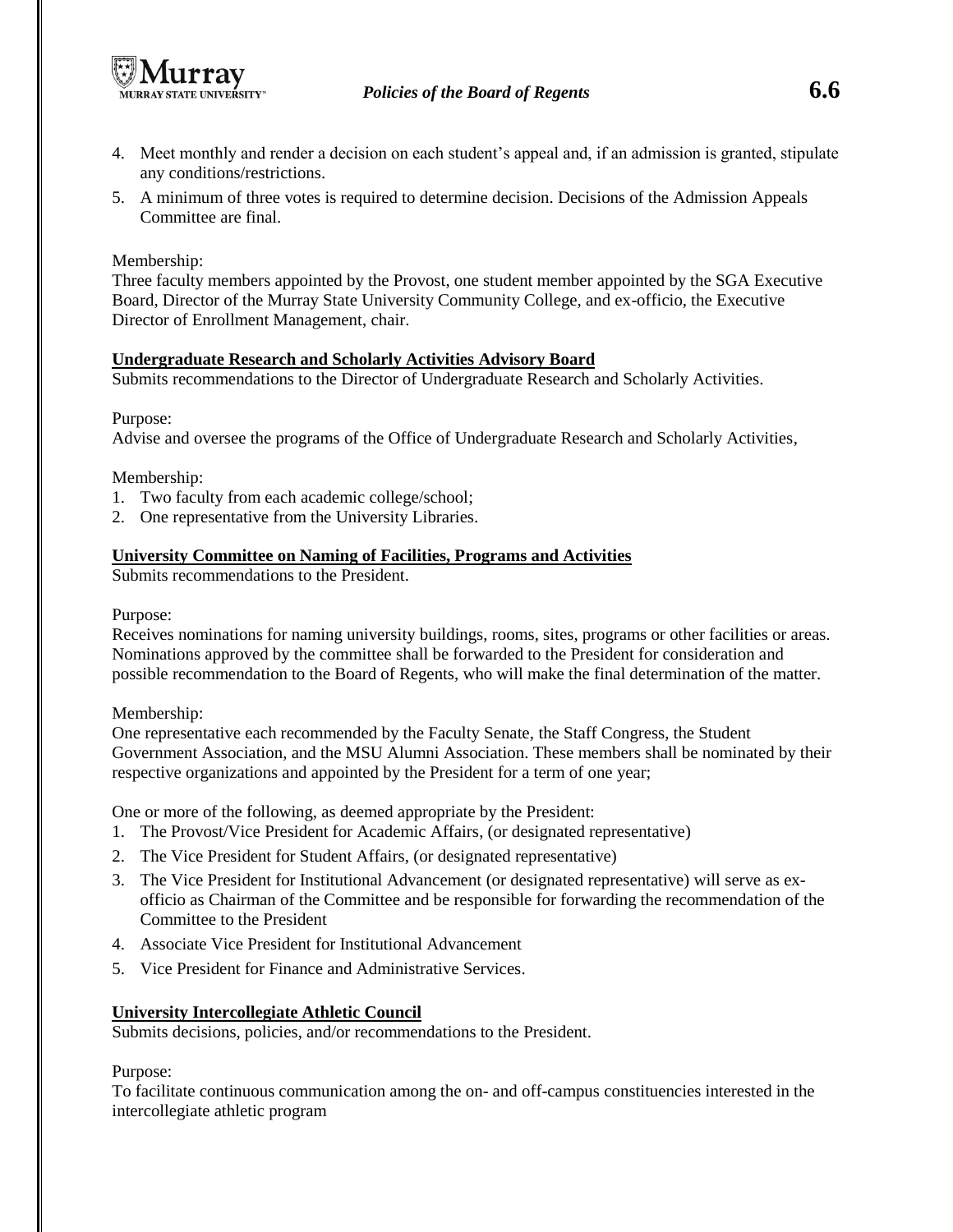

# Membership:

Appointments to the Council shall be made by the University President as follows:

- 1. One faculty member representing the Faculty Senate;
- 2. One staff member representing the Staff Congress;
- 3. One alumnus representing the MSU Alumni Association;
- 4. One member representing the Registrar's Office;
- 5. One student member representing the Student Government Association;
- 6. Two student members representing the student athletes;
- 7. The Faculty Athletic Representative;
- 8. One faculty member representing SSLD or SSS;
- 9. One staff member representing the Bursar's Office;
- 10. Two faculty members at large;
- 11. One staff member at large;
- 12. One community member at large;
- 13. One representative from the Financial Aid Office;
- 14. The Senior Womens Administrator;
- 15. One representative from the President's Office; and
- 16. One representative from the Office of Institutional Diversity, Equity and Access (IDEA).

The Athletic Director, Vice President for Finance and Administrative Services; Executive Director of Institutional Diversity, Equity and Access/Affirmative Action; and Academics Coordinator for the Athletic Department shall each serve as ex-officio, non-voting members.

#### **University Budget Advisory Committee**

#### **Purpose:**

The University Budget Advisory Committee serves as an advisory committee to the President to discuss budgetary recommendations and priorities.

#### **Membership:**

- 1. Two members appointed by the Faculty Senate.
- 2. Two members appointed by the Staff Congress.
- 3. Two members appointed by the Student Government Association.
- 4. Vice President of Finance and Administration or his/her designee (ex officio).
- 5. President or his/her designee (ex officio).
- 6. President of the Faculty Senate (ex officio).
- 7. President of the Staff Congress (ex officio).

The process for selection of the two appointees from each of the Faculty Senate, Staff Congress and Student Government Association (SGA) are to be determined by the respective body. Members appointed by the Faculty Senate and Staff Congress will serve staggered, three-year terms. The SGA members appointed will serve a oneyear term. The SGA members shall be eligible for reappointment.

The Budget Officer, or other appointed staff member, will serve in a staffing role for the Committee.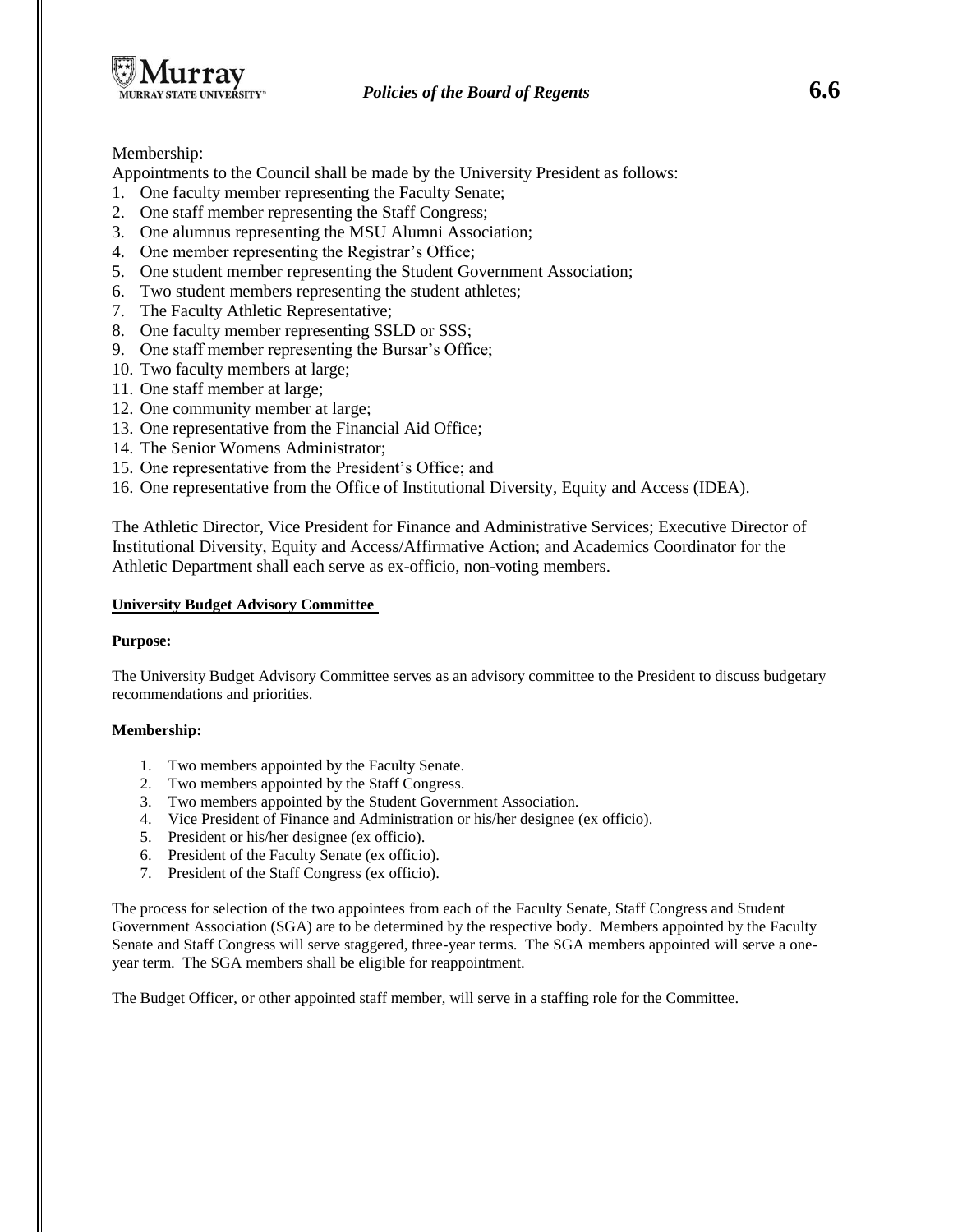# **6.7 SUBJECT: MSU FACULTY SENATE CONSTITUTION**

#### PREAMBLE

The Murray State University Faculty Organization, acting for and with the faculty of Murray State University, does hereby establish the Faculty Senate as a representative body through which the faculty may more effectively exercise its duties and responsibilities. The faculty has written this constitution in order to provide a more creative environment at MSU by expanding the range and diversity of what educational groups can know, evaluate, and deal with; increasing the faculty's ability to understand other components of University life and develop interdisciplinary communications; increasing the faculty's ability to deal with any pertinent issue in such a way that the resulting consequences express the faculty's character and fulfill the purposes of the university; and increasing the faculty's capacity to integrate into its own functioning a greater diversity of experiences so that all encounters become a source of enrichment and strength for the students, faculty and the university.

#### **Article I - Name**

The agency for the exercise of the responsibilities herein described shall be known as the Murray State University Faculty Senate.

#### **Article II - Purposes and Responsibilities**

The purpose of the Faculty Senate is to act as an effective faculty assembly which can, within the laws applicable to MSU, enter into a partnership for shared responsibility and cooperative action among the student, faculty, administration, Board of Regents, and other elements of the university. In accordance with this purpose, the Faculty Senate shall function as an agency:

- A. to promote the growth and general welfare of the university;
- B. to consider and express faculty judgment and recommendations on University affairs, including personnel, financial and academic matters, as the Senate deems appropriate and necessary; and
- C. to afford avenues and procedures whereby communications within .the University may flow freely, fully and systematically, and to accept and share responsibility for creating, maintaining, and protecting a University environment conducive to the growth of scholarship, learning, teaching, research, service, and respect for human dignity and rights.

The Faculty Senate may, as it deems appropriate, consider and commend actions pertaining to all matters described in this article.

## **Article III – Membership in the Faculty Senate**

- A. Faculty eligible for membership in the Senate are those members of the instructional/research staff who have been employed on a full-time basis at Murray State University for at least ONE academic year and whose major regular assignment is instruction of students, including those with released time for research. Chairs of departments are faculty if they have no other administrative title and if a part of their regular assignment is instruction of students. Members of the professional library faculty are faculty if they have no other administrative title. The Senate may, by two-thirds majority, waive this requirement for membership in the Senate for any individual. (Amended January, 1989)
- B. The Senate shall consist of one delegate elected from and by the faculty of each academic department, including the library faculty; five delegates elected at large, not more than two of whom shall be from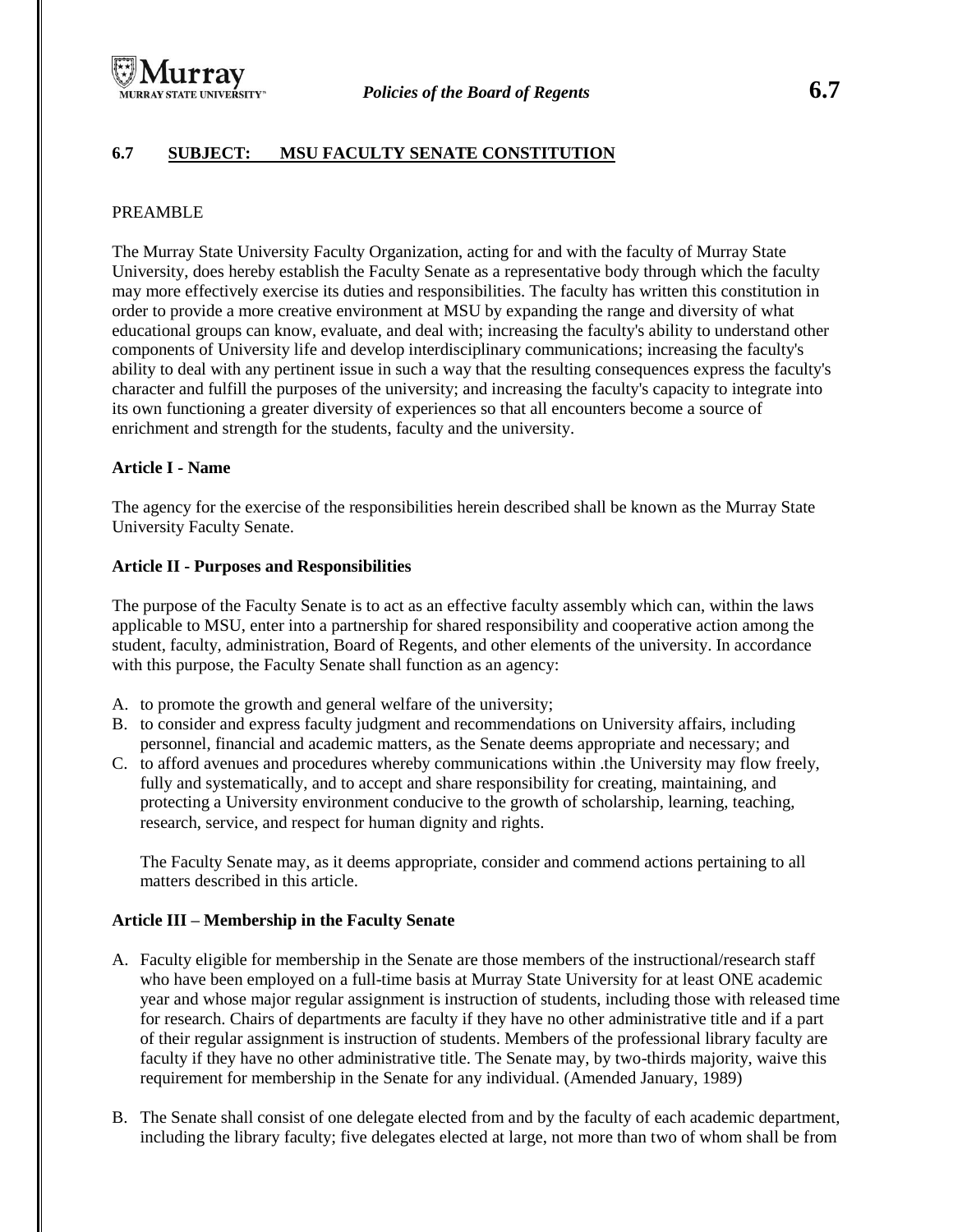any one college or academic division; and the faculty member of the Board of Regents as an ex officio, nonvoting member. (Amended April 23, 1986)

The faculty representative to the Board of Regents (faculty regent) shall inform the Board of Regents of faculty concerns. The faculty regent shall communicate, in a timely manner, to the faculty and the Faculty Senate issues of the board involving and/or affecting faculty (Amended April 18, 1995)

C.

The election of faculty Senators shall be by secret ballot among the members of the unit from which they are selected. Elections for at-large Senators shall be conducted among the faculty by the Senate. The elections of departmental and at-large Senators shall be arranged so that, as nearly as possible, one half of the Senators will be elected each year. (Revised April 23, 1981)

D. The regular election of Senators shall be held in April of each year for a term of two calendar years beginning on the first day of the following May. Any vacancy which shall occur in the elected Senate shall be filled in accordance with Article III, Section C, except that in the event of a vacancy among the at-large Senators the President of the Senate may, with the approval of the Senate, appoint a replacement to serve until the next regular election of Senators.

# **Article IV – Officers of the Faculty Senate**

- A. The Senate shall have the following officers: a president, a vice President and, in the absence of an executive secretary, a secretary. The Senate may create whatever other offices it deems appropriate. (Amended January 1989)
- B. The officers of the Senate shall be chosen from and elected by the Senate at the first meeting in May. Their term of office shall be until the first meeting of the following May.
- C. The President of the Senate shall preside at all meetings, call special meetings when he deems it necessary or upon petition of ten (10) members of the Senate, and take such actions as are necessary to expedite the operation of the Senate.
- D. The Vice President of the Senate shall perform all duties of the President in the absence of or during the incapacity of the President.
- E. The Secretary of the Senate, when elected, shall keep accurate minutes of all its regular and special meetings, distribute copies of minutes to appropriate individuals and groups, conduct necessary correspondence, keep an accurate list of its membership and an accurate record of attendance, and perform such other duties as may be appropriate. (Amended January 1989)
- F. An officer of the Senate may be recalled by a two-thirds vote of the whole Senate. A vote to recall must be taken upon presentation to the Secretary of a petition signed by one-fourth of the whole Senate. (Amended January 1989)
- G. In the event of a vacancy in the office of President, the Vice President shall become President. In the event of a vacancy in any other office the Senate shall elect a replacement (it its next regular meeting.

# **Article V – Committees of the Faculty Senate**

- A. The Senate may establish such committees as are necessary to carry out its purposes and responsibilities. All actions of its committees are subject to review by the Senate.
- B. Eligibility for membership on committees of the Senate shall not be limited to the membership of the Senate itself.

# **Article VI – Operation of the Faculty Senate**

A. Immediately following the election of its officers the Senate shall determine the frequency with which it will meet in regular session during the next year. These meetings will be termed regular meetings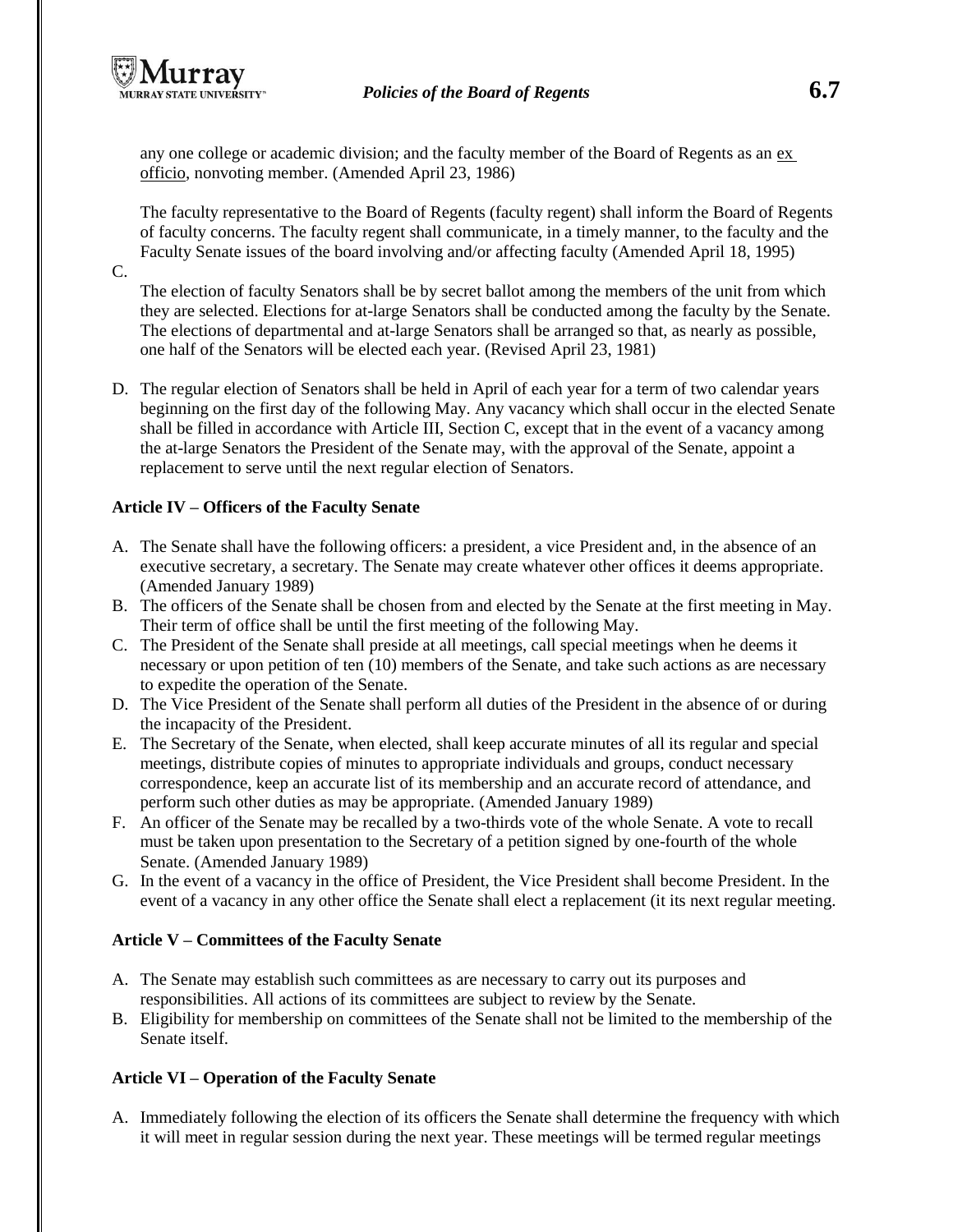and will be held at least once each month during the academic year. At least one week prior to each regular meeting the Executive Secretary of the Senate shall send to each member of the Senate an agenda for the meeting and the minutes of all meetings since the previous agenda was sent. (Amended January 1989)

- B. All meetings shall be open and no voting, except for elections, shall be by secret ballot or voice vote. (Revised April 23, 1982)
- C. Any faculty member, except a member of the Senate, may serve as a substitute for a Senator in any meeting of the Senate. In any one meeting a person may not serve as substitute for two different Senators.
- D. Unless otherwise stated, decisions of the Senate will be by majorities of those members, or their substitutes, who are present and voting. The whole Senate refers to the enfranchised members, or their substitutes, whether present or not. (Amended April 25, 1984)
- E. A quorum shall consist of a majority of the whole Senate.
- F. The most recent edition of Robert's Rules of Order, Newly Revised shall govern the conduct of all business unless other rules are adopted.
- G. The Senate shall be the final authority on any question of interpretation of this Constitution.
- H. At each regular meeting the Vice President of the Senate shall advise the Senate of any Senator who was absent from the three preceding regular meetings provided that the Senator's current term of office includes those meetings. Unless by a majority of the whole Senate it is decided otherwise, the secretary shall notify in writing the Senator (and in the case of departmental Senators, the Senator's department) of this action prior to the next regular meeting. A Senator who, during any one term, is notified in accordance with this provision and following such notification is absent from three regular meetings, shall be informed in writing by the Vice President that he/she will be removed from the Senate unless by a majority of the whole Senate it shall be decided otherwise at the next regular meeting. If a Senator is removed from the Senate under this provision, the Senate, the Senator, and in the case of the departmental Senators, the Senator's department shall be notified in writing. Attendance by a substitute shall be considered as attendance by the member. (Revised April 22, 1980; amended January 1989)
- I. The Executive Secretary of the Senate shall keep accurate minutes of all its regular and special meetings, distribute copies of the minutes to appropriate individuals and groups, conduct necessary correspondence, keep an accurate list of its membership and an accurate record of attendance, and perform such other duties as may be appropriate. (Revised January 1989)

## **Article VII - Amendments**

- A. Proposed amendments to this Constitution must be presented in writing to the Senate during a regular meeting. At a regular meeting held not less than two weeks and not more than six months after this presentation the amendment may be approved by a majority of the whole Senate.
- B. Following the approval of an amendment by the Senate the President of the Senate shall select a date for a secret ballot by the faculty and appoint an ad hoc committee to supervise the balloting.
- C. The balloting shall take place during the same academic year and not more than six weeks after the approval of the amendment by the Senate. Not less than five days prior to the balloting a copy of the amendment and a notice of the time and place of balloting shall be sent to each faculty member.
- D. An amendment shall be in effect immediately upon ratification which shall be by a two-thirds majority of those faculty Members voting.

## **Article VIII - Ratification, Initial Elections, And Initial Meeting**

This Constitution shall be in effect immediately upon ratification by the MSU Faculty Organization. Ratification shall require a two-thirds majority of those voting, in accordance with a procedure approved by the Faculty Organization.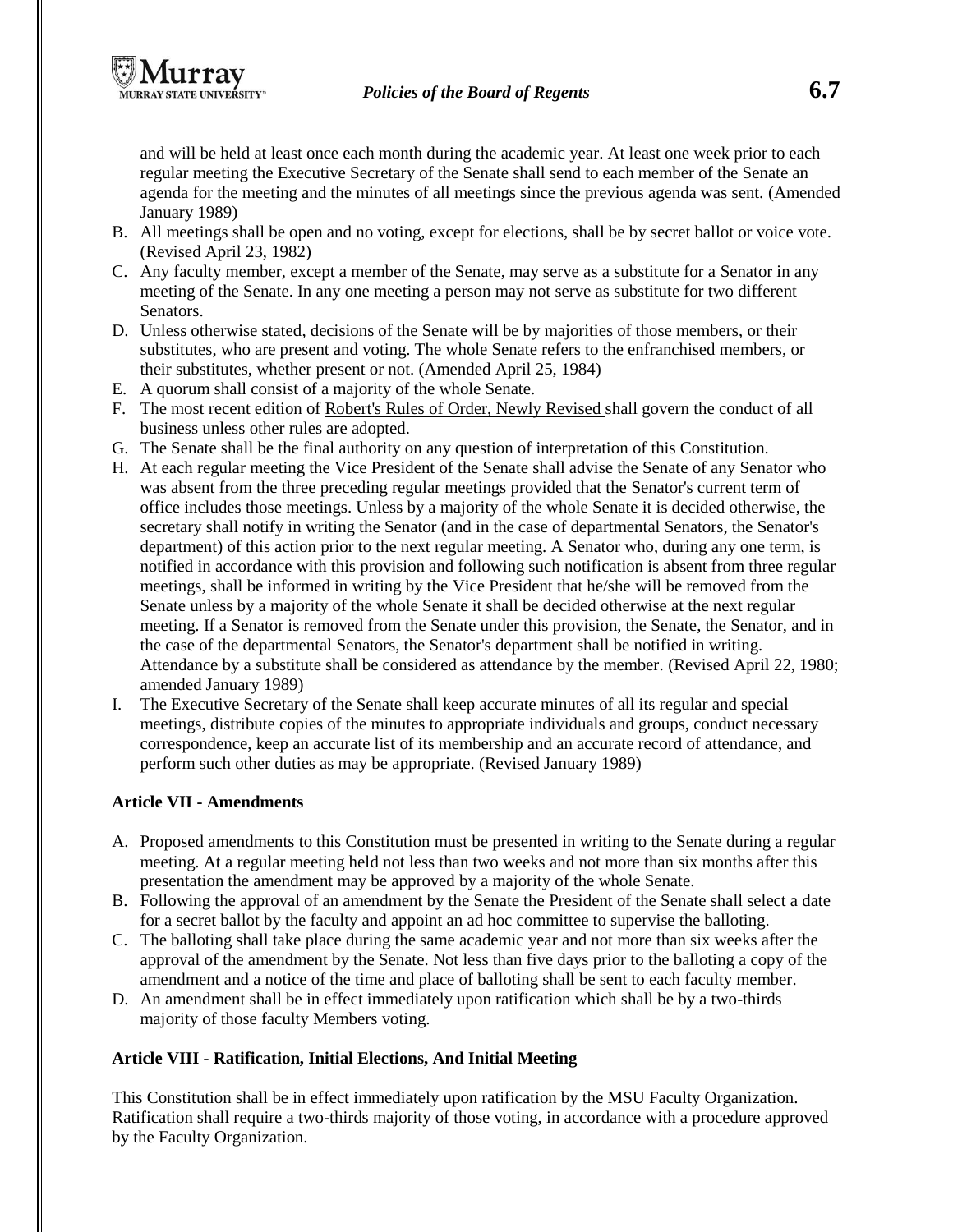

Upon ratification of this Constitution, the chair of the MSU Faculty Organization shall issue a call for the initial election of senators in accordance with Article III, convene the first meeting of the Faculty Senate, and preside until the Senate elects its first president. The requirement in Article III, Section C, that elections occur in April is suspended for the initial election of senators.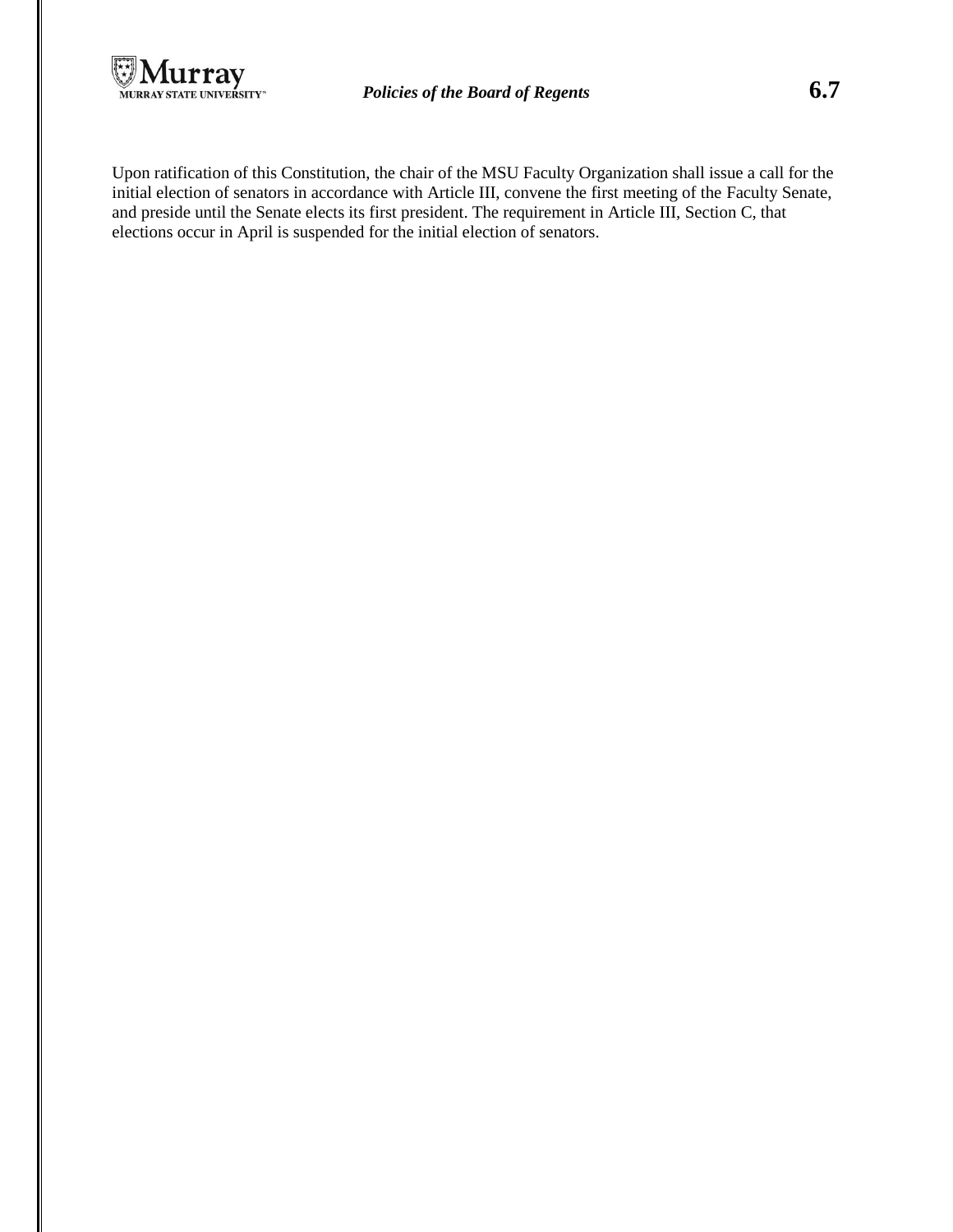

# **6.8 SUBJECT: MSU STAFF CONGRESS CONSTITUTION**

| Date Adopted: | October 7. 1983 |           |
|---------------|-----------------|-----------|
| Reference:    | Minute Book: 30 | Page: 243 |

#### **Preamble**

In order to more effectively direct the talents, energies, and efforts of the Murray State University staff, to promote better cooperation among the administration, faculty, students, and staff; we, the staff of Murray State University, do establish this representative body to be called the Murray State University Staff Congress. Further, we pledge to determine responsibly and to administer faithfully the policies and objectives which best fulfill the needs, concerns, and interests of the staff and to exert to the utmost our efforts to enhance the University family and help the University achieve its educational goals.

#### **Article I - Name**

This organization shall be known as the Murray State University Staff Congress.

#### **Article II - Representation**

The Staff Congress represents all staff employees at Murray State University. A staff employee shall be defined as a regular employee who is classified as staff but is not employed in any of the following administration positions (1) President, (2) Provost/Vice President, (3) Associate Provost, (4) Assistant Provost, (5) Vice President, (6) Assistant Vice President, (7) Associate Vice President, (8) Dean, or (9) Assistant Dean.

#### **Article III - Purpose**

The Murray State University Staff Congress shall:

- 1. create a stronger bond within the staff;
- 2. solicit and express opinions;
- 3. represent staff concerns; and
- 4. make suggestions and recommendations for the entire staff on matters of their concern.

The Staff Congress shall make recommendations, when appropriate, to the University administration, the University Staff Regent and the Board of Regents.

## **Article IV - Membership and Eligibility**

**Section 1.** The Staff Congress shall consist of representatives elected from their respective constituencies by eligible staff members. The constituencies, the date of, and the manner of the elections shall all be determined in the Bylaws of the Staff Congress.

**Section 2.** The number of representatives shall be prescribed by the formula determined in the Bylaws of the Staff Congress; the total membership of the Staff Congress shall consist of not more than thirty representatives.

**Section 3.** All regular staff members with a minimum of one year continuous University employment shall be considered eligible to seek election to the Staff Congress, provided they are not an ex-officio member as determined in the Bylaws of the Staff Congress.

**Section 4.** Representatives shall be elected for a term of three years. Each representative shall retain his Congress seat until an election has been conducted to select a successor and the successor has been seated.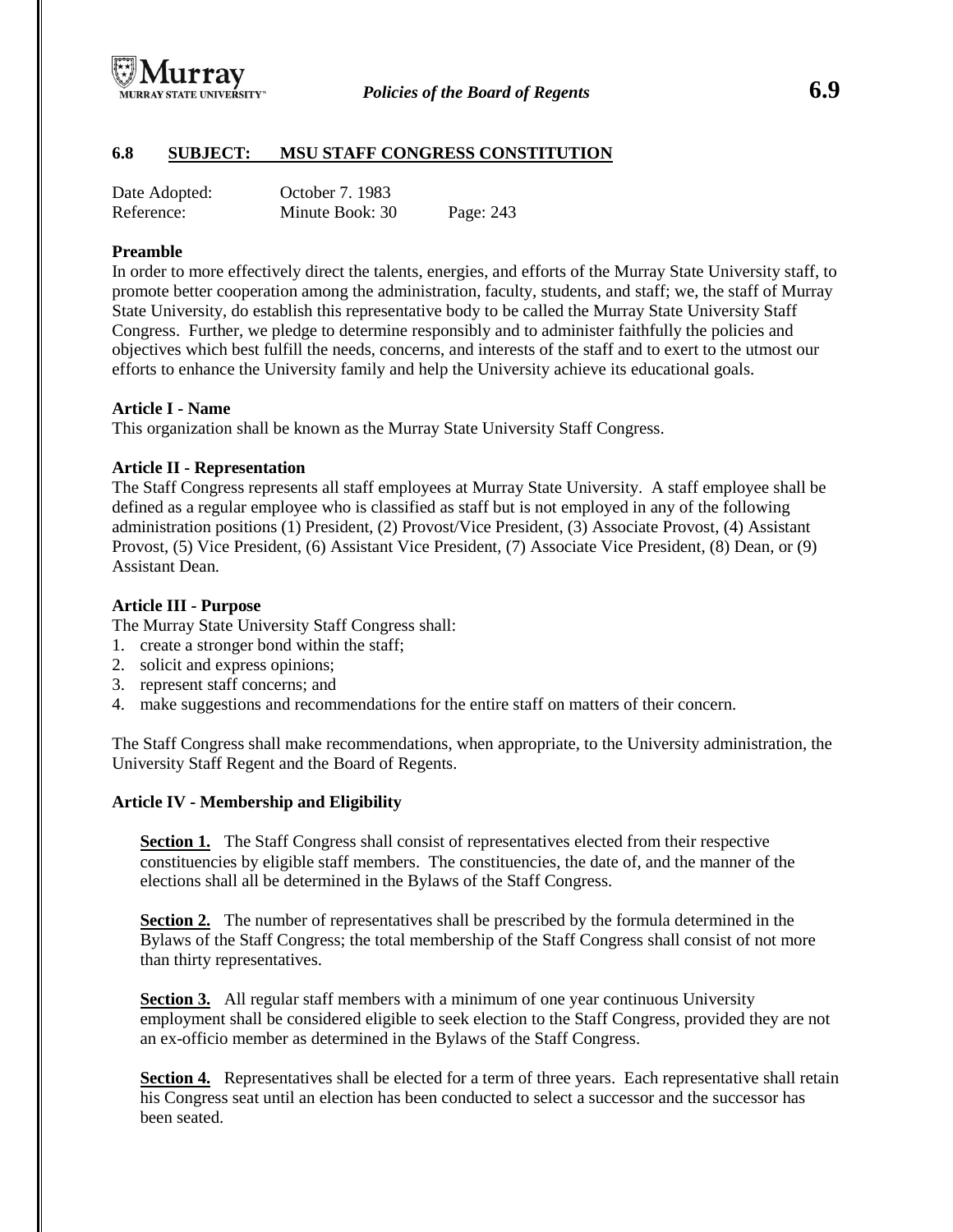

**Section 5.** Each representative shall have one vote.

**Section 6.** Any representative may be removed from the membership of Staff Congress for cause (as defined in the Bylaws of Staff Congress) by a two-thirds vote of the Staff Congress.

# **Article V – Staff Regent**

**Section 1.** The non-teaching personnel of Murray State University shall elect a Staff Regent to the University Board of Regents representing all non-teaching University employees including, but not limited to, building facilities and clerical personnel according to KRS 164.321.

# **Section 2. Eligibility**

Regular Staff Employees, excluding the President, Provost/Vice President, Associate Provost, Assistant Provost, Vice President, Assistant Vice President, Associate Vice President, Dean, and Assistant Dean, who have been employed three consecutive years at Murray State University are eligible.

# **Section 3. Duties**

The Staff Regent described in Section 1 of this Article shall perform the duties determined in the Bylaws of the Staff Congress and such other duties as are designated by the Staff Congress and the Board of Regents.

# **Section 4. Term of office**

The Staff Regent shall be elected to serve a term of three years in the manner determined by the Bylaws of the Staff Congress. The term of office no matter the timing of the swearing in meeting shall begin on July 1 of the year in which an election was held. The Regent shall remain in office until an election to select his/her successor has been conducted and the successor has been seated.

## **Article VI – Officers**

**Section 1.** The Staff Congress shall elect three officers from its own membership: President of the Murray State University Staff Congress; Vice President of the Murray State University Staff Congress; and Treasurer of the Murray State University Staff Congress.

## **Section 2. Eligibility**

All members duly elected to the Staff Congress shall be eligible for election to the offices described in Section 1 of this Article, and only duly elected members of the Staff Congress may nominate or cast ballots in the election of any office.

## **Section 3. Duties**

The officers described in Section 1 of this Article shall perform the duties determined in the Bylaws of the Staff Congress and such other duties as are designated by the Staff Congress.

# **Section 4. Term of office**

Officers of the Staff Congress shall be elected to serve for a term of one year in the manner determined in the Bylaws of the Staff Congress. Officers shall remain in office until an election to select their successors has been conducted and the successors have been seated.

# **Section 5. Limitation**

No elected Staff Congress member shall hold more than one office at any one time. No officer may be elected to more than two successive terms in the same office. An exception may be made provided no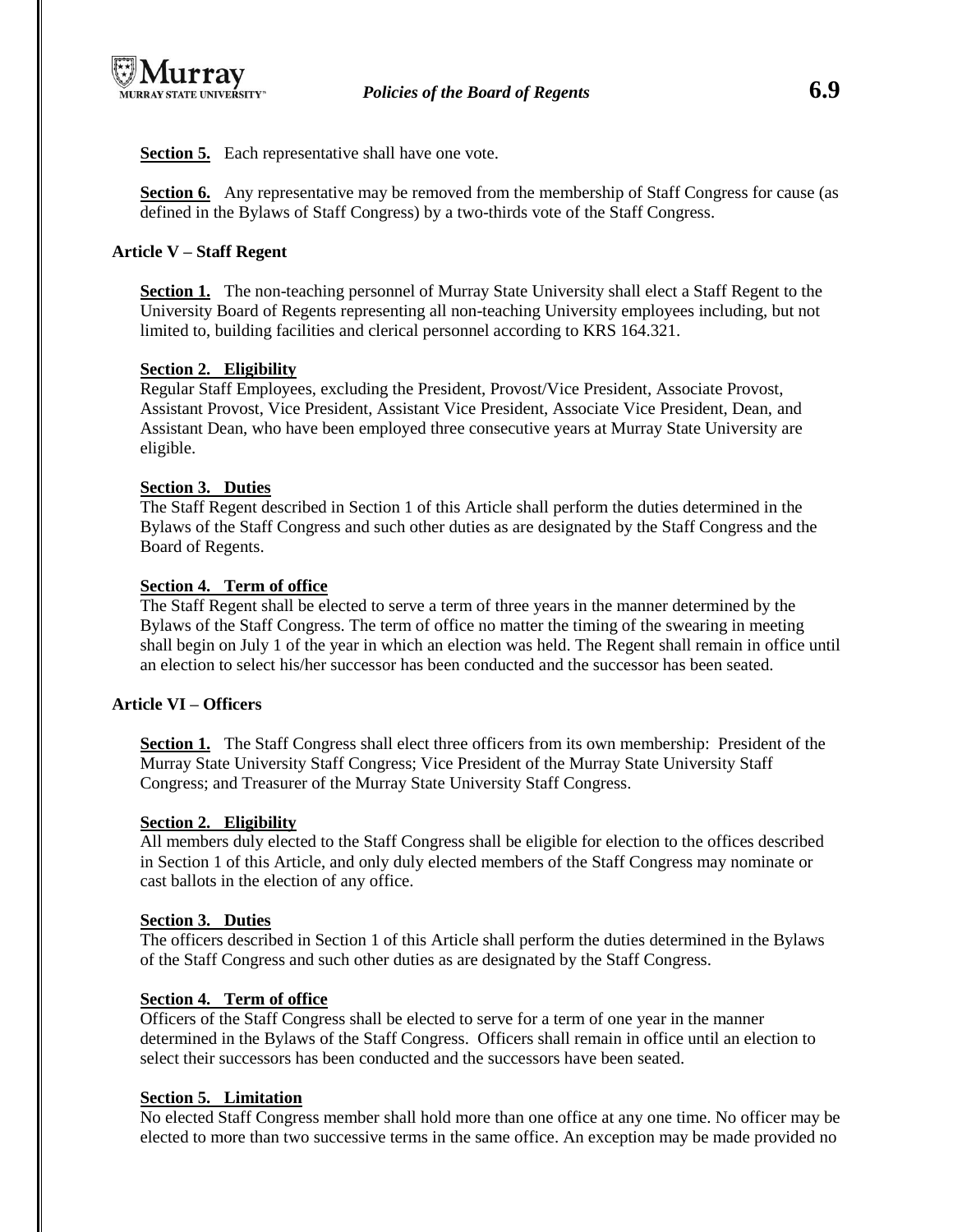

eligible candidate is identified to hold an office. This term then may be extended one year with a 2/3 affirmative vote of the Staff Congress membership.

## **Section 6. Removal from office**

Any officer may be removed from office for cause (as defined in the Bylaws) by a three-fourths vote of the elected Staff Congress members.

## **Article VII – Meetings**

The Staff Congress shall meet regularly at a convenient time and day as determined in the Bylaws of the Staff Congress.

## **Article VIII – Standing Committees**

Standing committees of the Staff Congress shall be established in the Bylaws of the Staff Congress.

## **Article IX – Quorum**

A quorum for conducting all business of the meetings of the Staff Congress within the scope of this Constitution shall be fifty-one percent of the current elected membership.

## **Article X – Parliamentary Authority**

**Section 1.** The Staff Congress shall be governed by the procedures contained in *Robert's Rules of Order* (latest revision) in the consideration of all matters properly referred.

**Section 2.** Any conflict between the source cited in Section 1 of this Article and the Constitution and Bylaws of the Staff Congress shall be resolved in favor of the Constitution.

**Section 3.** Where necessary and proper, the interpretation and application of the governing procedures outlined in the source cited in Section 1 of this Article shall be the responsibility of the Staff Congress Parliamentarian, who shall be appointed by the President of the Staff Congress.

## **Article XI – Amendments and Bylaws**

**Section 1.** The Staff Congress shall have the power to enact Bylaws to implement the provisions of the Constitution. Any proposed changes in the Bylaws shall be determined in a manner prescribed in said Bylaws.

**Section 2.** Any proposal to amend this Constitution shall be submitted by a petition signed by five representatives of the Staff Congress or twenty-five percent of the staff as defined in Article II of this Constitution. Amendment petitions must be submitted to the secretary of Staff Congress at least two weeks prior to said meeting of the Staff Congress.

**Section 3.** A proposal to amend the Constitution shall be voted on at a regular meeting of the Staff Congress. If the proposal receives an affirmative, two-thirds majority vote from those members present and voting, it shall be placed on the agenda of the next meeting of the Staff Congress for final consideration. The said meeting shall be held within thirty business days of the first reading. Amendments to the Constitution shall be adopted upon an affirmative vote of two-thirds of the total membership of the Staff Congress, subject to approval of the Murray State University Board of Regents.

## **Article XII- Ratification**

This Constitution shall be ratified by a two-thirds vote of the entire elected body of the Staff Congress, subject to the approval of the Murray State University Board of Regents.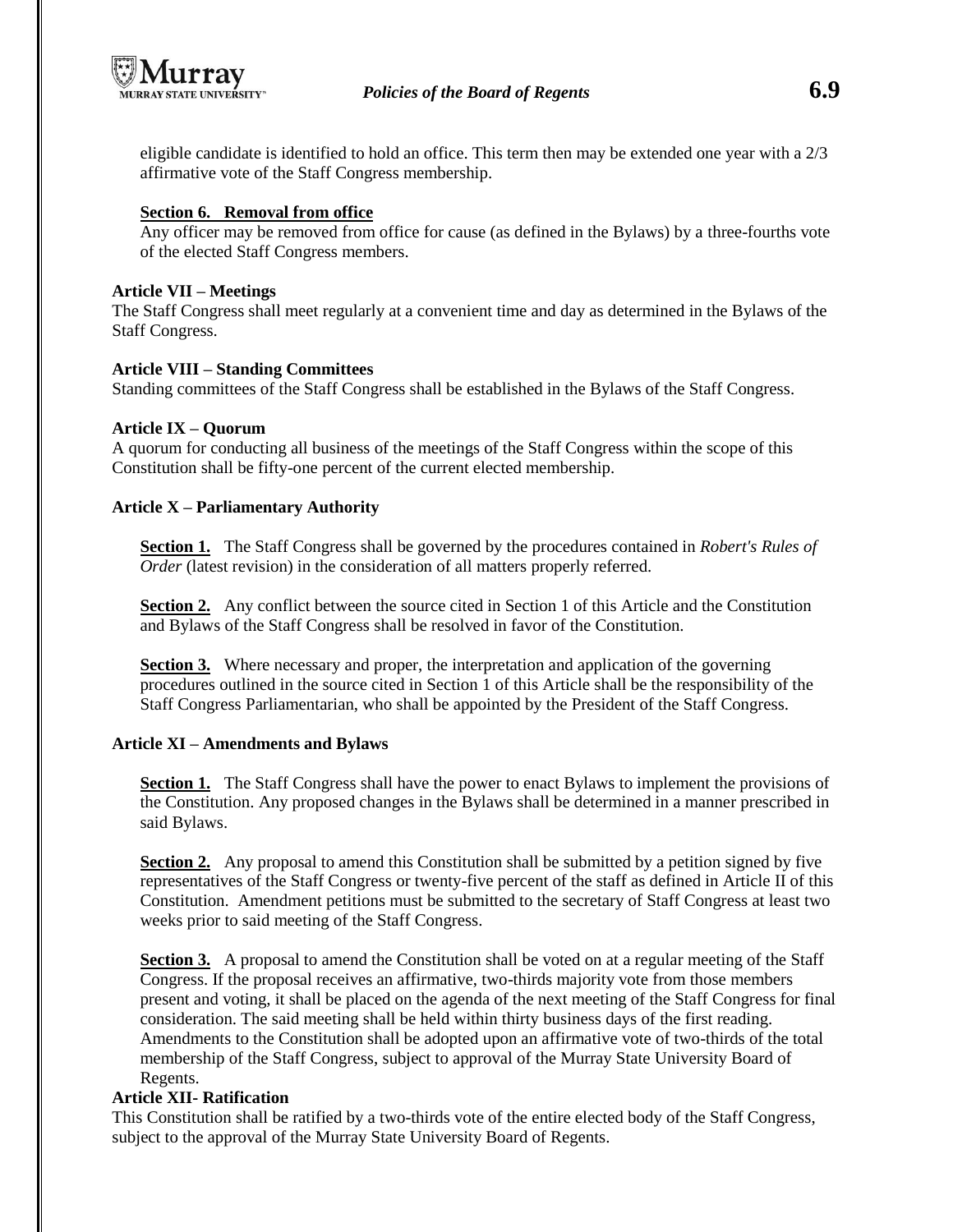

#### **6.9 SUBJECT: MSU STUDENT GOVERNMENT ASSOCIATION CONSTITUTION**

| Date Adopted: | May 10, 1980  |    |           |    |
|---------------|---------------|----|-----------|----|
| Date Amended: | June 22, 1987 |    |           |    |
| Date Amended: | May 2, 1989   |    |           |    |
| Date Amended: | May 8, 1993   |    |           |    |
| Date Amended: | May 20, 2011  |    |           |    |
| Date Amended: | June 6, 2014  |    |           |    |
| Date Amended: | June 6, 2016  |    |           |    |
| Date Amended: | June 9, 2017  |    |           |    |
| References:   | Minute Book:  | 23 | Page: 443 |    |
|               | Minute Book:  | 38 | Page: 18  |    |
|               | Minute Book:  | 43 | Page: 12  |    |
|               | Minute Book:  | 55 | Page:     | 10 |
|               | Minute Book:  |    | Page:     |    |
|               | Minute Book:  |    | Page:     |    |
|               |               |    |           |    |

#### PURPOSE:

The purposes of the Student Government Association are to promote the welfare, growth, and development of student life in an environment of academic excellence, to represent the students in all phases of administrative effort, and to provide a means of promoting cooperative efforts for the general welfare of the University community.

#### **Article I – Student Government Association**

**Section I.** The officially organized body governing all students and student organizations at Murray State University shall be the Student Government Association. The Student Government Association (hereinafter SGA) shall be composed of the Student Senate, the Judicial Board, the Campus Activities Board, the Residential College Association and any other boards as agencies created in accordance with the *Bylaws*.

**Section 2.** Any full-time student and any "part-time student" (a part-time student, for the purposes of this Constitution, shall be defined as any student enrolled in 7 to 11 hours for undergraduates or in 5 to 8 hours for graduate students) shall have the privilege of seeking office in any branch of the SGA as prescribed in the *Bylaws*. "Part-time students" are not eligible to run for or hold Executive Council positions.

#### **Article II – Executive Council**

**Section 1.** The Executive Council of SGA shall be the President/Student Regent, Executive Vice President, Vice President of Administration, Vice President of Finance and the President of the Residential College Association.

**Section 2.** The President shall be the Chief Executive Officer of the SGA. Qualifications for office require one to have attained at least Junior Class standing the Fall semester following the election and to have been a full-time student at the time of election, with a cumulative point standing (hereinafter GPA) of at least 2.7 on the 4.0 system. The President shall maintain such standards during the term of office. The President's duties and powers shall be to serve as President of the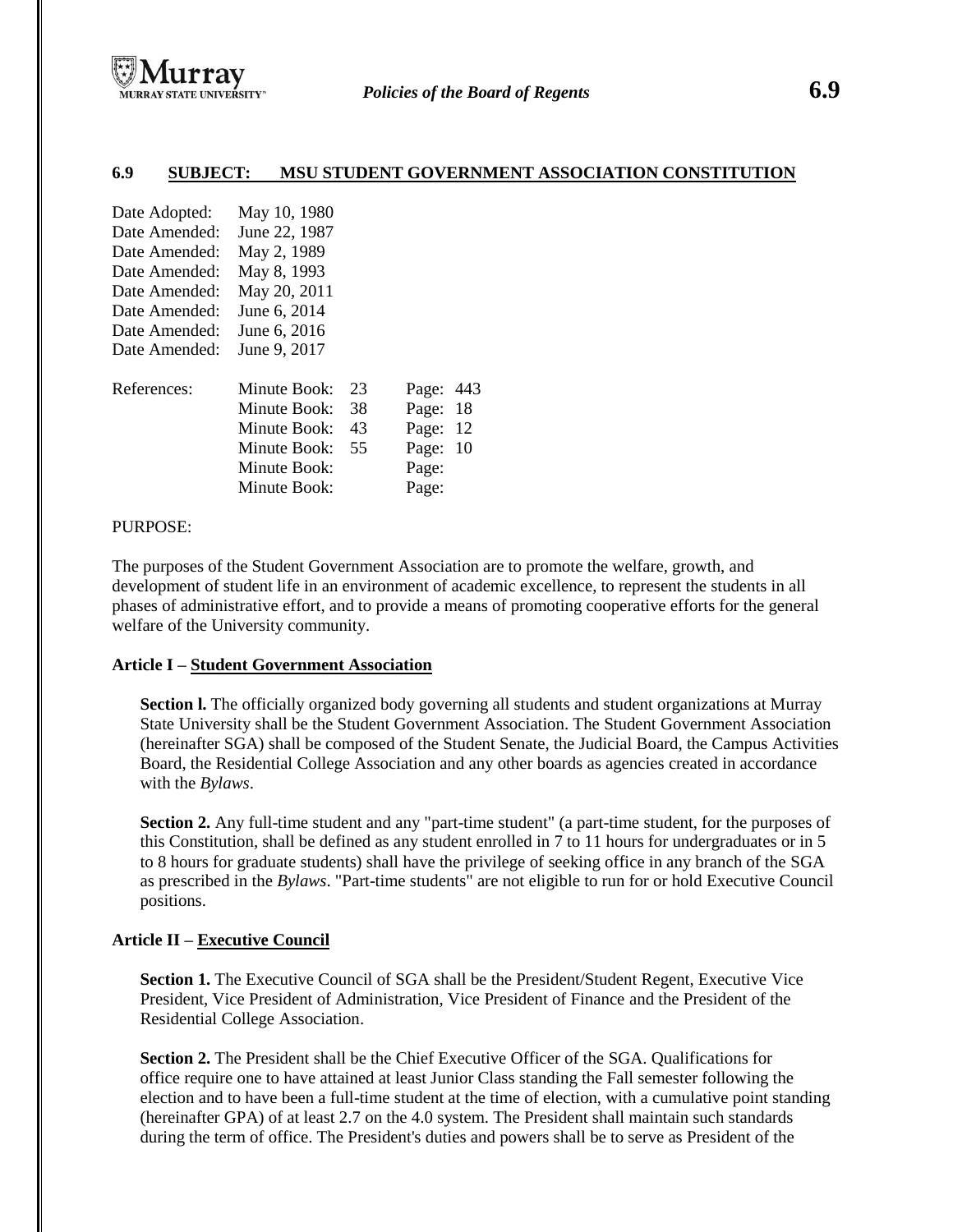Student Senate and to serve as an ex-officio member of all SGA committees, councils and boards.

**Section 3.** The Executive Vice President, whose qualifications shall be the same as those for President, shall serve as Vice President of the Senate and as Chairman of the Campus Activities Board.

**Section 4.** The Vice President for Administration of SGA shall serve as the Secretary of the Student Senate and Campus Activities Board and shall be responsible for keeping minutes and attendance of Student Senate and Campus Activities Board meetings. The Vice President for Administration shall be responsible for maintaining all records and documents, other than financial records, of the SG shall be a full-time student and shall have at least a 2.7 GPA on the 4.0 scale. The office holder shall maintain these standards at the time of election and during the term of office.

**Section 5.** The Vice President of Finance of SGA shall serve as the Treasurer of the SGA and shall be responsible for maintaining and safeguarding the financial records of the organization, shall be a fulltime student and shall have at least a 2.7 GPA on the 4.0 scale. The office holder shall maintain these standards at the time of election and during the term of office.

**Section 6.** The Residential College Association President shall preside over the Residential College Association (hereinafter RCA) and shall be responsible for communicating Residential College Association concerns to the Executive Council of SGA. The Residential College Association President shall serve as liaison between the SGA, the housing department and the Residential College Councils. The Residential College Association President shall be a full-time student and shall have at least a 2.7 GPA on the 4.0 scale. The office holder shall maintain these standards at the time of election and during the term of office. The Residential College Association President shall be elected during the SGA elections each spring, by a student body vote.

# **Article III - The Student Senate**

**Section I.** The Student Senate shall be the governing body of SGA and shall have the power to pass resolutions, bills, rules, and regulations necessary for the general welfare of the University and to implement and maintain any programs consistent with SGA purposes.

**Section 2.** In order to be a member of the Senate one shall be a full-time student or a "part-time" student" of the University and shall maintain at least a 2.5 GPA on a 4.0 scale at the time of election and during the term of office. The "freshman senators" shall, at the time of election, be in their first or second semester at Murray State.

**Section 3.** The Senate shall be advised by three (3) faculty/staff/administrative members.

**Section 4.** The Senate shall be composed of the Executive Council of the SGA, three (3) elected senators from each Academic College or School of the University, two (2) "freshman senators," eight (8) senators elected at-large and two (2) senators from each Residential College who, along with the members of the Executive Council, shall have the right to vote. The President of the SGA shall only vote in the case of a tie.

## **Article IV – The Judicial Board**

**Section I**. The Judicial Board shall have the power to hold hearings and to render decisions and interpretations in cases brought to it by students, faculty or administrators involving the University Code of Conduct or the Constitution of the SGA. It shall have the authority to hear parking/traffic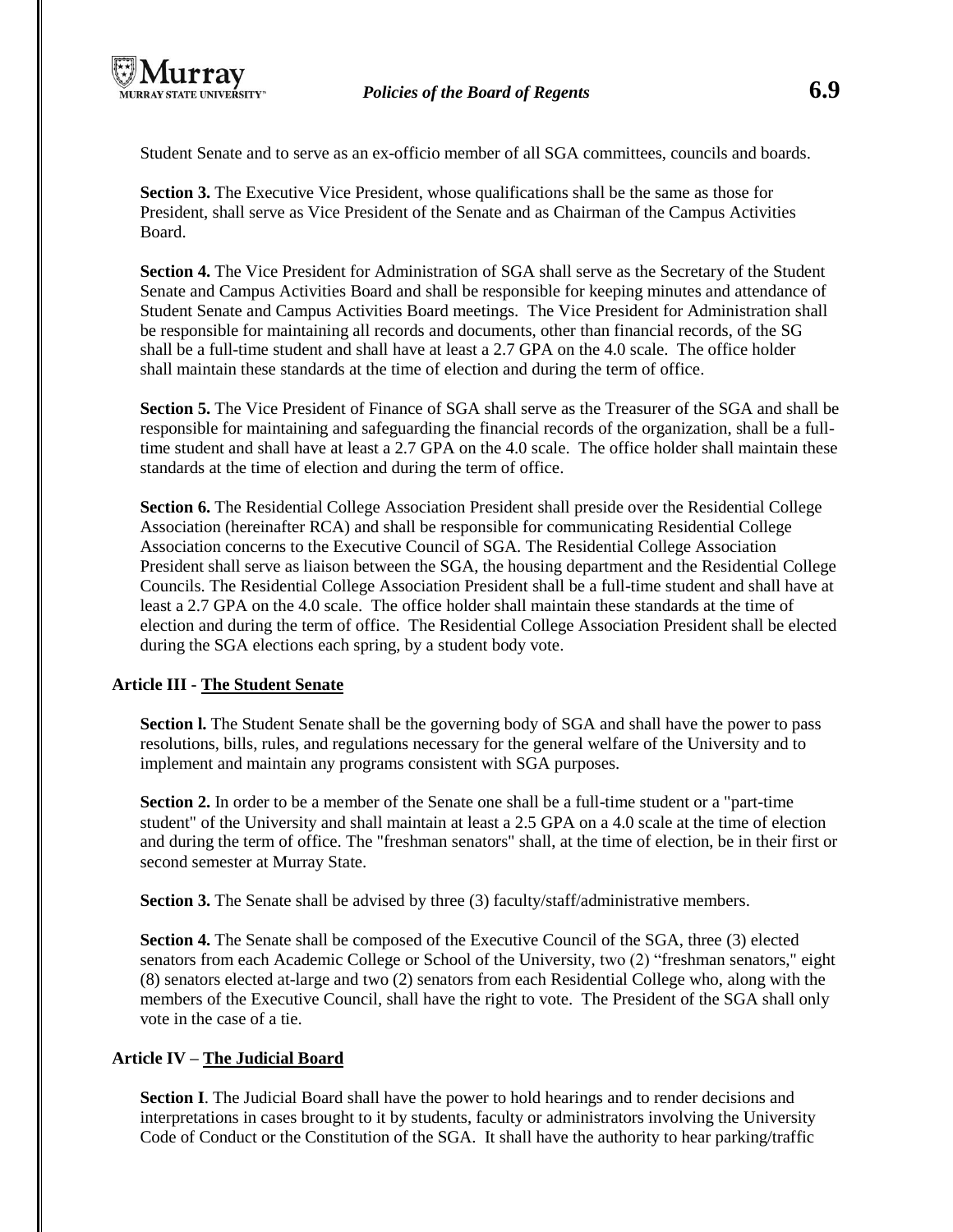

violation appeals.

**Section 2.** The Judicial Board shall comply with the Kentucky Open Meetings Law, KRS 61.800 et.seq. and shall notify interested parties of their meetings at least one (l) week in advance.

**Section 3.** The Judicial Board shall be the judicial body of the SGA and shall be composed of seven (7) Justices and three (3) Alternate Associate Justices.

**Section 4.** The Judicial Board Chief Justice shall serve as Chairperson of the Murray State University Student Judicial Board. The Chief Justice will preside over the Murray State University Student Judicial Board and be responsible for communicating concerns and issues to the Student Government Association Executive Cabinet. The Chief Justice shall serve as a liaison between the SGA, Public Safety and various judicial offices of the University. This position will be selected by the SGA President, then confirmed by the Student Senate from the members selected to serve on the Murray State University Student Judicial Board. The Student Senate must confirm this position annually. The Chief Justice of the Judicial Board will be responsible for a report to the Student Senate each week or following each specially-called Judicial Board hearing.

**Section 5.** The SGA shall solicit applications for the Judicial Board. The Executive Cabinet shall interview the applicants and the SGA President shall select ten (10) nominees for the seven (7) Associate Justices, three (3) Alternate Associate Justices and from the list of nominations recommending a Chief Justice and an Associate Chief Justice. Upon the nomination from the SGA President, the Senate must confirm the nominees.

**Section 6.** No member of the Judicial Board shall vote on any question in which he/she has an interest.

**Section 7.** Structure of the Judicial Board, qualifications of membership, duration of term, specific duties and responsibilities, absences and vacancies, etc. shall be detailed by the *Bylaws*, otherwise known as the Judicial Board Operating Principles.

#### **Article V. – The Campus Activities Board**

**Section 1.** The purpose of the Campus Activities Board shall be to serve and unify the interests of the students, faculty and staff of MSU and the University service region through co-curricular programming and policy recommendations for the operation of the University Center.

**Section 2.** Funding for the Campus Activities Board shall be through the accounts of the SGA.

**Section 3.** Structure of the Campus Activities Board, qualifications of membership, duration of term, specific duties and responsibilities, absences and vacancies, etc. shall be detailed by the *Bylaws* in accordance with the Campus Activities Board Operating Principles.

#### **Article VI – Residential College Association**

**Section 1.** The Residential College Association shall serve as the voice of the students associated with the Residential Colleges. The organization will maintain its own *Bylaws* and function to increase communication between residential college students and the SGA.

**Section 2.** The officers of the Residential College Association shall be the President, Vice President, Secretary/Treasurer, National Residence Hall Honorary President and the National Association of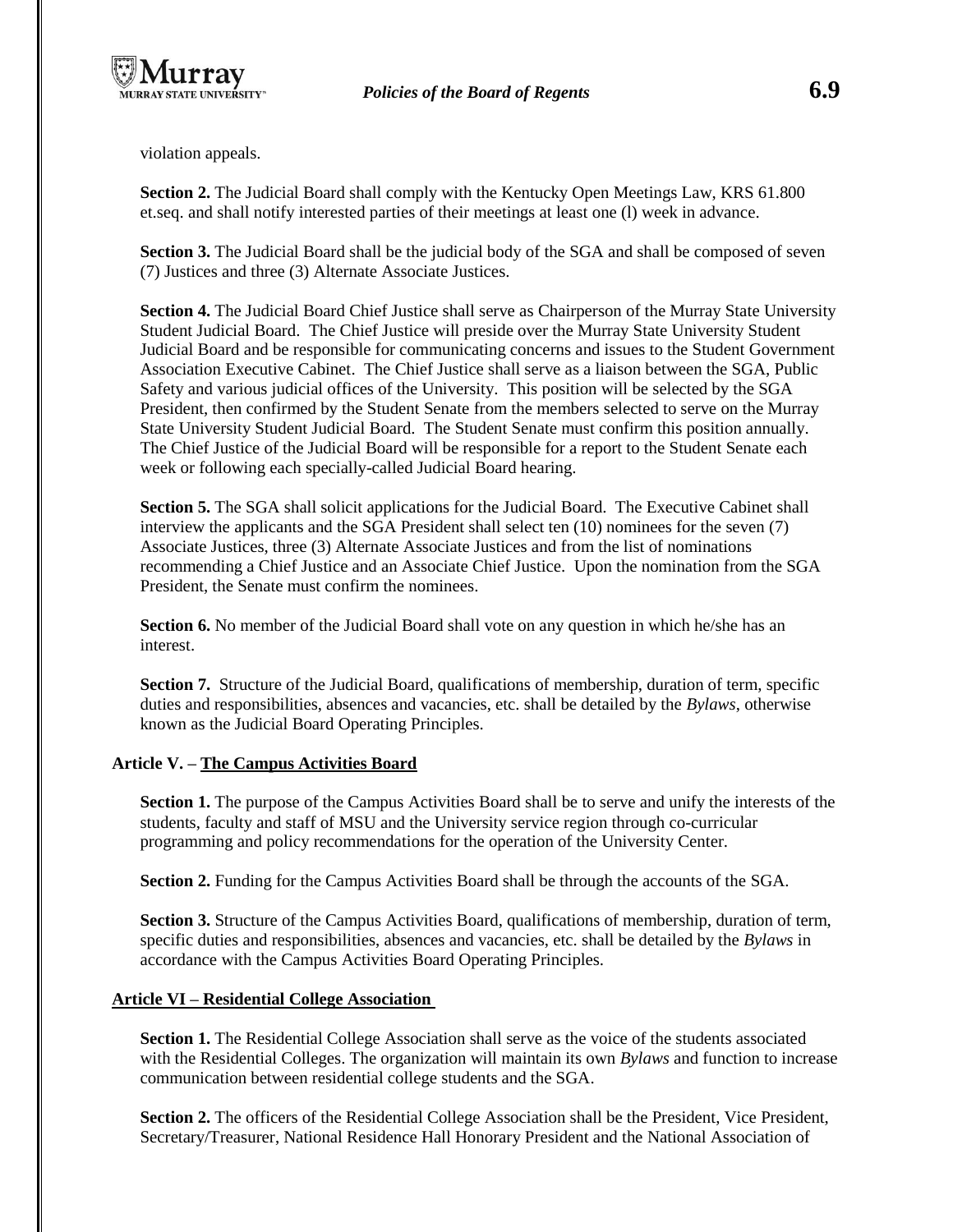College and University Residence Halls Communications Coordinator.

**Section 3.** The membership of the Residential College Association shall be the President, Vice President, Secretary/Treasurer of the Residential College Association, National Residence Hall Honorary President, the National Association of College and University Residence Halls Communications Coordinator, the President of each Residential College Council as well as two (2) representatives from each residential college.

**Section 4.** The budget for the Residential College Association shall remain based upon a fee levied on students who live within the Residential Colleges.

**Section 5.** The individual Residential College Councils shall maintain their autonomy in constitution and in their rights to create policy specific to their Residential Colleges.

## **Article VII – Voting and Constituencies**

**Section I.** Any full-time or "part-time" student enrolled in a college shall have the privilege of voting for Senate positions representing that college, all SGA Executive Council positions and at-large Senate positions. Any full-time or "part-time" first or second semester student may have the privilege of voting for the "freshman senators."

**Section 2.** The primary constituency of SGA Executive Council, at-large Senators and students on the Campus Activities Board shall be full-time and "part-time" students in the University. The primary constituency of a Senator representing a college shall be full-time and "part-time" students in that college. The primary constituency of the "freshman senators" shall be the freshman class.

## **Article VIII – Removal from Office**

**Section 1.** The Student Senate or the Judicial Board shall have the power to remove from office any member of its respective body for cause by a two-thirds (2/3) majority vote.

**Section 2.** Senators or Executive Council members of the SGA can be recalled on the petition of twenty-five percent (25%) of their respective constituencies, subject to a majority vote of such constituency.

## **Article IX - Amendments and** *Bylaws*

**Section l.** The Student Senate shall have the power to enact *Bylaws* to implement the provisions of this Constitution.

**Section 2.** Any proposed changes in the *Bylaws* shall be endorsed by one-fifth (l/5) of the Senators, and shall require approval by two-thirds (2/3) of the membership of the Senate.

**Section 3.** Amendments to this Constitution can be proposed by a three-fourths (3/4) majority vote of the Student Senate or by a petition signed by 25% of the total student body. Such amendments shall be ratified by a plurality vote of the student electorate subject to approval of the MSU Board of Regents.